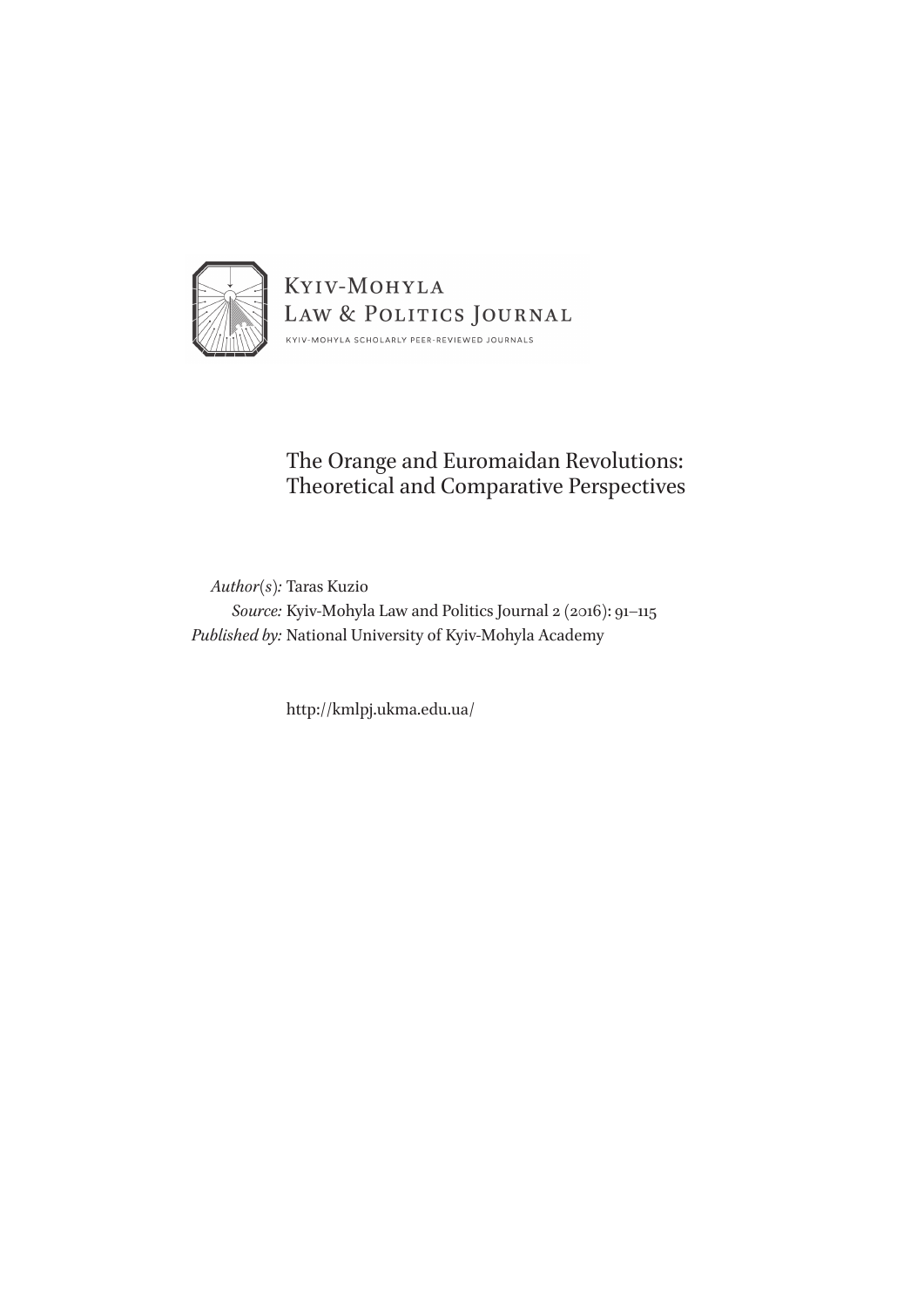# **The Orange and Euromaidan Revolutions: Theoretical and Comparative Perspectives**

## **Taras Kuzio**

University of Alberta, Canadian Institute of Ukrainian Studies

### **Abstract**

Ukraine has experienced two popular uprisings in a decade (2004, 2013–2014), which took place in four different circumstances. Firstly, the Orange Revolution began as a protest against election fraud during an election cycle while the Euromaidan began in protest at the abrupt end to European integration and was outside an election cycle. Secondly, whether the incumbent was leaving office (Leonid Kuchma, 2004) or seeking to be re-elected and remain in power indefinitely (Viktor Yanukovych, 2013–2014) had a direct bearing on regime strategies against the protestors. Thirdly, Russian intervention was limited to finances, the supply of political technologists and diplomatic support in the former whereas during the latter, Russia used its intelligence, special forces and military to intervene in the protests, annex territory and invade Ukraine. Fourthly, the type of leader which was in power (former Soviet *nomenklatura* versus thuggish and criminalized Donetsk clan) had a direct impact on whether the authorities would seek compromise and non-violence (Kuchma, 2004) or reject compromise and resort to violence through vigilantes, Berkut riot police and the Security Service (Yanukovch, 2013–2014).

**Key Words:** Rose Revolution, Orange Revolution, Euromaidan Revolution of Dignity, Viktor Yanukovych, Vladimir Putin, Vigilantes, Nationalism, European Integration.

## $\mathcal{D}$

## **Introduction**

This article is divided into four sections. The first provides a theoretical and comparative perspective of Ukraine's Orange and Euromaidan Revolutions with democratic revolutions in other post-communist states, such as Georgia, Serbia, Croatia and Slovakia. The second section analyses competitive authoritarian hybrid regimes, civic nationalism, and deep political crisis as sources for democratic revolutions. The third section investigates domestically inspired and externally driven counter-revolution focusing on regional diversity and minorities and Russia as an external hegemon. The final section analyses the sources of non-violence and violence in Ukraine's two revolutions through the use of state repression, vigilantes and the *sylovyky*  (security forces).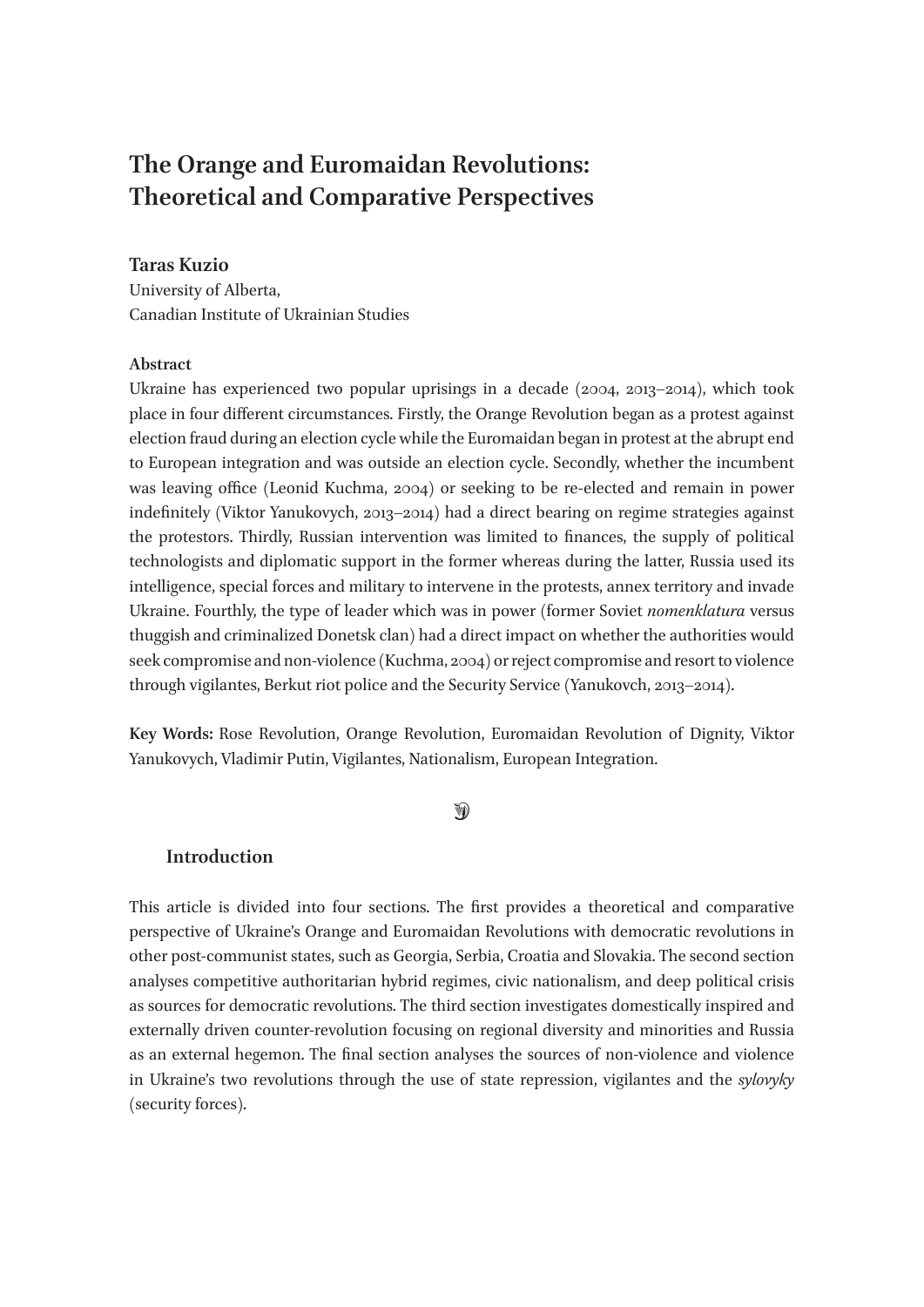#### **Theoretical and Comparative Perspectives**

Since Ukraine became an independent state in 1991 Western and Russian scholars have predicted that inter-ethnic and regional conflict was imminent in Ukraine and yet it only took place following the Euromaidan and only then following Russia's intervention. That no conflict took place, both in 1994 and in the 2004 elections, suggested that these predictions were based on incorrect assumptions.1 Ethnic tension in the Crimea, the only Ukrainian region with an ethnic Russian majority, proved short lived but was inflamed after 2006. After the presidency was abolished in March 1995, and the Russian nationalist camp was engulfed by bitter disputes, separatists were progressively marginalized during the next decade by policies pursued under President Leonid Kuchma.

Kyiv's policies toward the Crimea changed under Party of Regions leader Viktor Yanukovych when he was prime minister (2006–2007) and Party of Regions leader (2003–2010) and when he was president (2010–2014). From 2006, the Party of Regions aligned with Russian nationalists and separatists in the Crimea, the Russian Bloc and Russian Community of the Crimea (ROK) in the For Yanukovych! bloc that won the 2006 Crimean parliamentary elections. The Russian bloc was financed by former Moscow Mayor Yurii Luzhkov and had close links to Russian intelligence. ROK, led by the former First Deputy Speaker of the Crimean Parliament, Sergei Tsekov, was the most influential Russian nationalist group in the peninsula. In September 2008, the Party of Regions and Communist Party voted in support of Russia's position of recognizing the independence of South Ossetia and Abkhazia but the resolution failed to muster sufficient support in the Ukrainian parliament. A similar resolution, supported by the same two parties and Russian nationalists, was adopted in the Crimean parliament. Yanukovych's support for separatism in neighboring countries was unprecedented in reversing Ukraine's traditional support for the territorial integrity of states; thankfully, the Ukrainian parliament did not support the Party of Regions and Communist Party although the Crimean parliament did. Russia was the only country in the CIS that supported separatism in Georgia with pro-Russian Belarus, Armenia and Kazakhstan refusing to support Moscow. Outside the CIS, Nicaragua, Venezuela and the Palestinian Hamas recognized the independence of South Ossetia and Abkhazia.1

Separatism in other regions of Ukraine never became a threat to Ukraine's territorial integrity until the Euromaidan. The "directed chaos" strategy used by the authorities in 2004 had attempted to inflame regional tension by turning Russophones, based overwhelmingly in Eastern and Southern Ukraine, against Viktor Yushchenko. Portraying President Leonid Kravchuk as an "anti-Russian nationalist" in 1994 was therefore repeated to a greater extent a decade later against Yushchenko. Besides being depicted as "anti-Russian nationalist," Yushchenko was also portrayed as an American and CIA satrap. The threat of inter-regional conflict arising out of a "directed chaos" strategy was therefore far greater in 2004 than in 1994.

Why then did violent conflict not take place?

<sup>1</sup> An exception is Craig A. Weller, "Mass Attitudes and Ethnic Conflict in Ukraine," in *Dilemmas of State-Led Nation Building in Ukraine*, ed. Taras Kuzio and Paul D'Anieri (Westport, Conn.: Praeger, 2002), 71–102.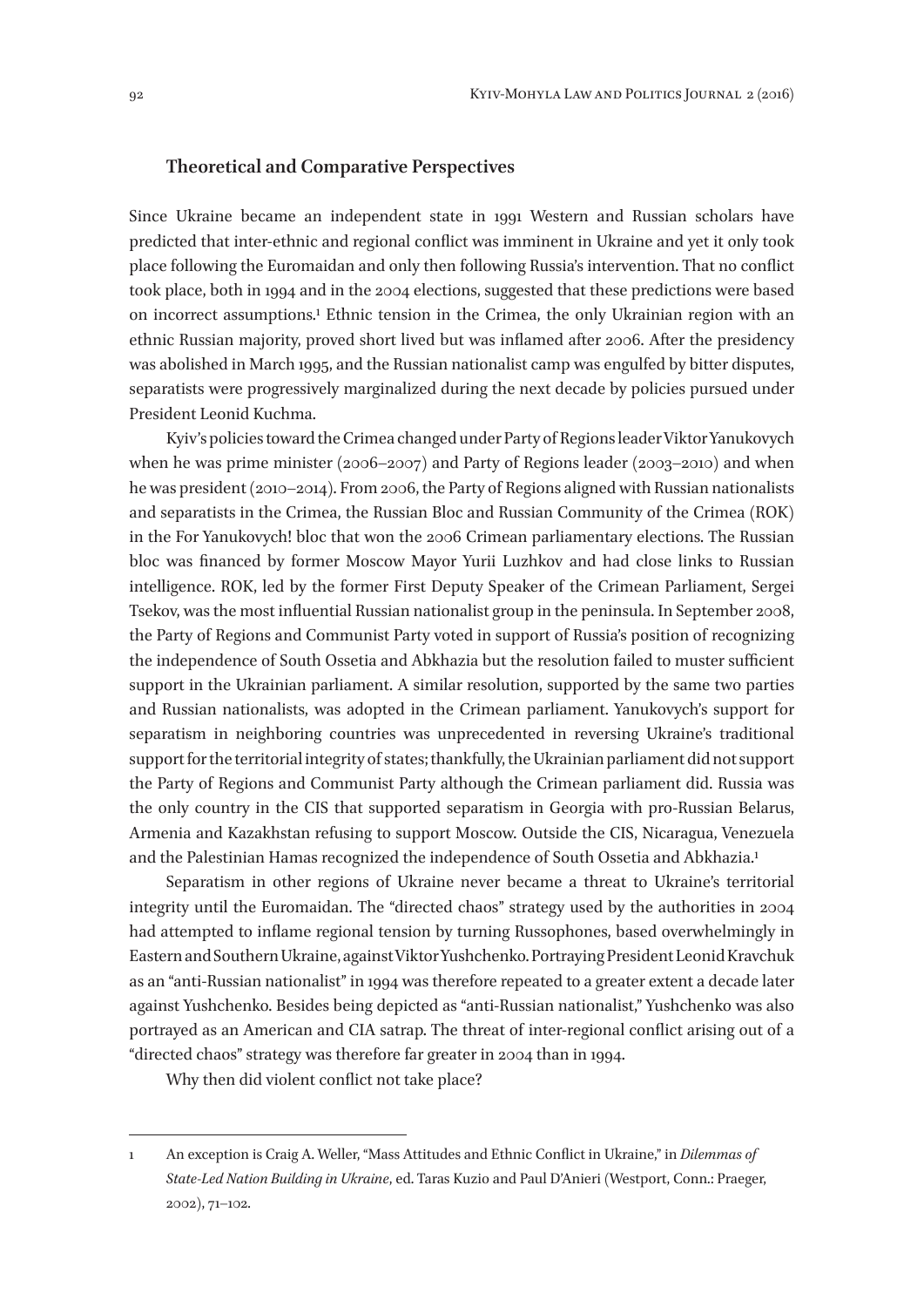Western scholars had predicted that prior to the Euromaidan, Russophones would develop a coherent identity outside Russia whereas in reality, Russophones have been notoriously difficult to mobilize throughout the former USSR.<sup>2</sup> The only Russophone revolt took place in Moldova's Trans-Dniestr region, but there it had more to do with Soviet identity than ethnic Russian nationalism — in a similar manner to the Crimea and Donbas where Soviet identity is strong. Russophones in Eastern Ukraine and even in the Crimea have weaker mobilization resources than Ukrainophones and during the Orange Revolution, Eastern Ukraine could not match the mobilization resources of pro-Yushchenko supporters from Western and Central Ukraine.3 During the Euromaidan, Yanukovych and the Party of Regions paid people to support them 4 and organized vigilantes to act as the *Berkut* riot police paramilitary auxiliaries. Counterrevolutionary violence in the Donbas was both pre-planned and a product of external Russian support.5 Russian citizens, "Prime Minister" Aleksandr Borodai and military commander Igor Girkin ("Strelkov" or "Igor the Shooter"), who both had ties to Russian intelligence, ran the socalled "Donetsk People's Republic" in its embryonic stage.6

Until the 2008 Georgian-Russian war, Russian interference had not translated into successful strategies of supporting separatism in Ukraine. Russia failed to come to the assistance of Crimean separatists in the mid‑1990s, one reason being Russia was itself involved in battling Chechen separatists. Meanwhile, Russian nationalist parties had been unable to establish a presence in Ukraine. The "pro-Russian" vote traditionally went to the Communist Party of Ukraine and from the 2004–2012 elections it went to the Party of Regions and Yanukovych. Russia's direct intervention in the 2004 elections in support of Yanukovych failed and backfired and Russian President Vladimir Putin's visits to Ukraine on the eve of rounds one and two assisted in mobilizing support for Yushchenko in Kyiv.

Russian support for separatism in the Crimea and Odesa escalated in 2008–2009 in a strategy to de-rail Ukraine's drive to join NATO, leading to a deterioration in Kyiv's relations with Moscow. Putin told the NATO-Russia Council in April 2008 that Ukraine was a "fragile" state that would disintegrate if the country joined NATO.7 Russian policy became more interventionist under Yanukovych, controlling Ukraine's security forces, infiltrating the offices

- 4 After the rally of pro-Yanukovych supporters in December 2013 on European Square walked to the Euromaidan to receive free hot food and drink and watch a concert by the hugely popular Okean Elzy.
- 5 "Na terrritorii Donetskoi oblasti deistvovali voennye lageria DNR s polnym vooruzheniem s 2009 goda," *Novosti Donbassa*, July 20, 2014, accessed October 13, 2014, http://novosti.dn.ua/ details/230206/.
- 6 The US State Department outlined extensive details of Russian involvement at http://www.whitehouse. gov/the-press-office/2014/03/17/fact-sheet-ukraine-related-sanctions and http://www.state.gov/r/pa/ prs/ps/2014/07/229270.htm.
- 7 Taras Kuzio, "Ukraine Tightens the Screw in Sevastopol," *Eurasia Daily Monitor*, July 23, 2009; "Russia-Ukraine Diplomatic War," *Eurasia Daily Monitor*, July 31, 2009. (http://www.jamestown.org/

<sup>2</sup> David Laitin, *Identity in Formation. The Russian-Speaking Population in the Near Abroad* (Ithaca, NY: Cornell University Press, 1998).

<sup>3</sup> Taras Kuzio, "Nationalism, Identity and Civil Society in Ukraine: Understanding the Orange Revolution," *Communist and Post-Communist Studies* 43.3 (2010): 285–96.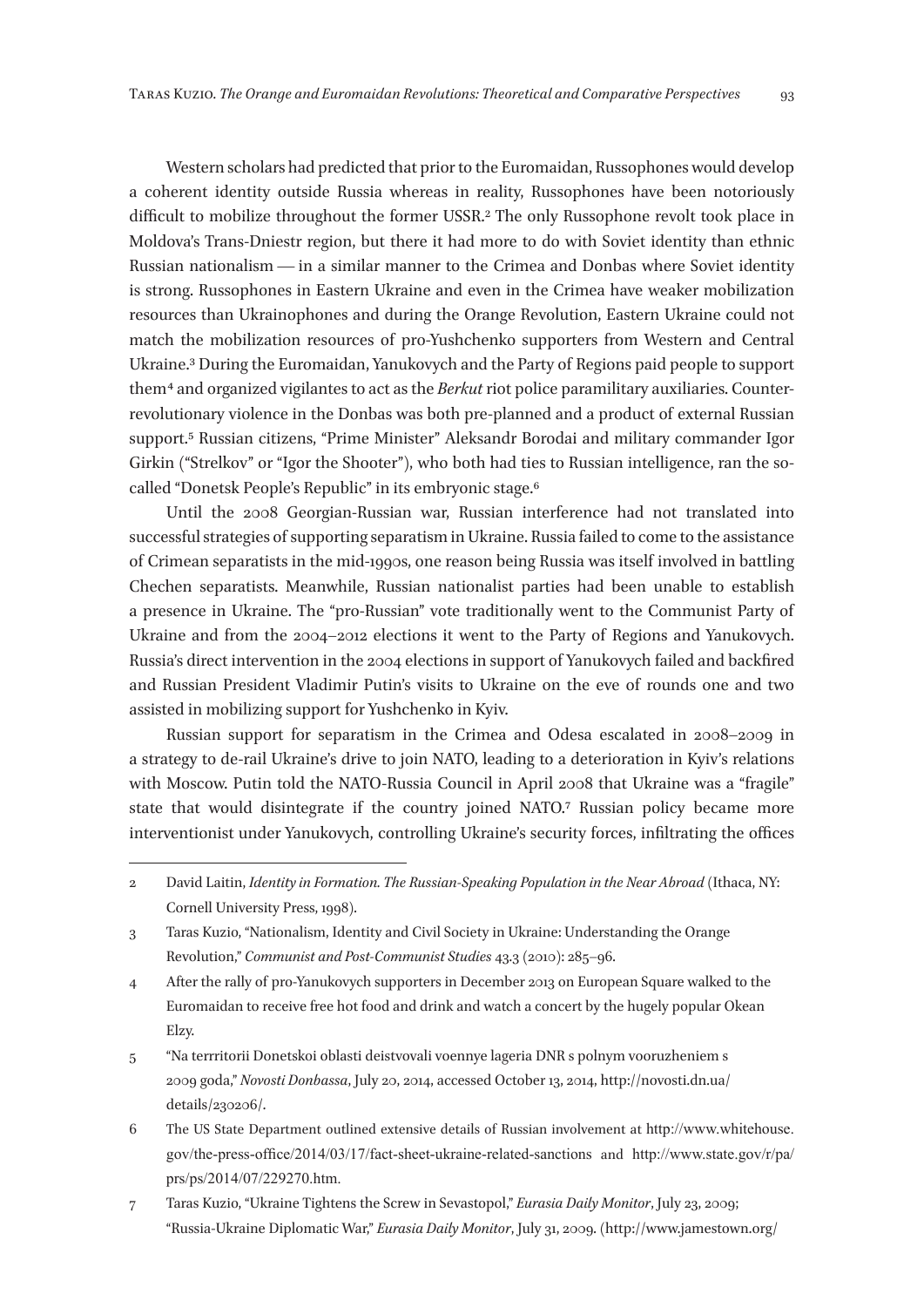of the cabinet ministers, installing sleepers in the Donbas and openly and covertly intervening after the Euromaidan.

Theories of inter-ethnic relations also believe that new states are more likely to adopt what Rogers Brubaker describes as a "nationalizing" policy towards national minorities. His framework was readily adopted by Dominique Arel, Andrew Wilson and other Western scholars to explain Ukraine's nationality policies. I criticized the "nationalizing" concept as applying double standards to Eastern Europe because the same policies but dubbed as "nation-building," were viewed as positive by Brubaker in North America and Western Europe. Ukraine's nationality policies, were also moderate and evolutionary, and therefore it was misleading to describe them in a negative way as "nationalizing." 8 Policies promoting ethnic Ukrainian identity and the Ukrainian language pursued by President Yushchenko were condemned by the Party of Regions and were over-turned during Yanukovych's presidency.9

Ukraine's moderate nationality policies were both a product of centrists being in power and of the reality facing policy makers in dealing with the large number of Russophones in Eastern and Southern Ukraine. Eastern Ukrainian elites were given the option of "voice" in the Ukrainian political system that gave them a stake in the newly independent state explaining why many chose to support Ukraine in 2014 during the Russian-backed conflict in the Donbas (Donetsk and Luhansk *oblasts*). The option of "exit" (i. e. separatism) was therefore not seriously considered until Russian intervention following the Euromaidan.10 The election of Kuchma in 1994 led to an influx of officials from his home region of Dnipropetrovsk and in 2002 when Yanukovych was appointed Prime Minister the Donetsk clan moved to the national stage. The Donbas was permitted a degree of self-rule through Free Economic Zones that allowed local elites to enrich themselves during Yanukovych's governorship of the *oblast* in 1997–2002. Oligarch Rinat Akhmetov emerged as Ukraine's wealthiest oligarch when Yanukovych was governor of Donetsk and expanded his wealth under his political patronage.11

single/?tx\_ttnews%5Btt\_news%5D=35304&no\_cache=1#.VEVpG4vF9IU; http://www.jamestown.org/ single/?tx\_ttnews%5Btt\_news%5D=35347&no\_cache=1#.VEVpW4vF9IU.)

<sup>8</sup> Rogers Brubaker, "National Minorities, Nationalizing States, and External Homelands in the New Europe," *Daedalus* 124.2 (1995): 107–32; Taras Kuzio, "'Nationalising States' or Nation Building: A Review of the Theoretical Literature and Empirical Evidence," *Nations and Nationalism* 7.2 (2001): 135–54.

<sup>9</sup> Taras Kuzio, "Ukrainian Nationalism Again under Attack in Ukraine," *Eurasia Daily Monitor*, July 19, 2010; "Shift to Soviet-Russian National Identity in Ukraine," *Eurasia Daily Monitor*, September 16, 2010; "Ukrainian Education Minister Tabachnyk Confirms His Russian Nationalist Credentials," *Eurasia Daily Monitor*, October 1, 2010. (http://www.jamestown.org/single/?tx\_ttnews%5Btt\_ news%5D=36643&no\_cache=1#.VEVppovF9IU; http://www.jamestown.org/single/?tx\_ttnews%5Btt\_ news%5D=36861&no\_cache=1#.VEVpuovF9IU; http://www.jamestown.org/single/?tx\_ttnews%5Btt\_ news%5D=36985&no\_cache=1#.VEVp2IvF9IU.)

<sup>10</sup> Paul D'Anieri, "Ethnic Tensions and State Strategies: Understanding the Survival of the Ukrainian State," *Journal of Communist Studies and Transition Politics* 23.1 (2007): 4–29.

<sup>11</sup> Taras Kuzio, "Viktor Yanukovich — Mr 50 Per Cent," *Financial Times*, March 24, 2014, accessed May 1, 2014, http://blogs.ft.com/beyond-brics/2014/03/24/guest-post-viktor-yanukovich-mr-50-percent/.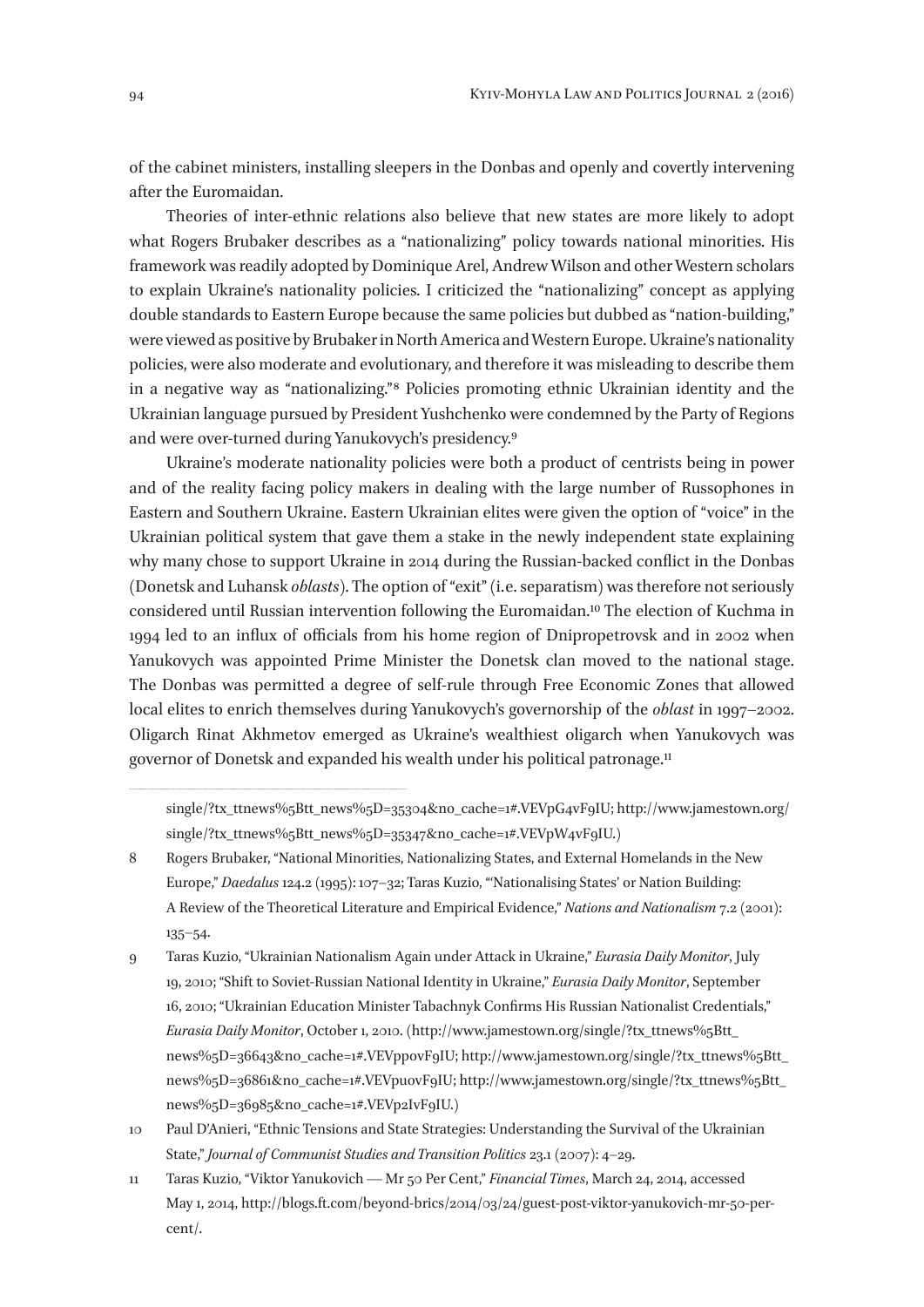Ukraine followed thirteen of the fifteen former Soviet republics in adopting the "zero option" of automatically granting citizenship to everybody resident in Ukraine in January 1992. Ukraine consistently opposed the introduction of dual citizenship but in the 2004 and subsequent elections Yanukovych raised the issue of dual citizenship with Russia. In 1989 the Ukrainian language was made the "state language" while granting Russian the right to be used locally, a status that was reinforced in the 1996 constitution. Language policies had always been moderate in Ukraine and were applied sensitively and differently across regions. In the Donbas and in the Crimea there was little attempt to introduce Ukrainian making a mockery of complaints of allegations of forcible "Ukrainianization." Demands to elevate Russian to an "official language," while keeping Ukrainian as the sole "state language," have been mainly raised during election campaigns.

State strength is another area that is often raised in theoretical discussions of inter-ethnic relations as it is assumed that weak states are more likely to undertake violent policies against national minorities.12 Such violence never took place in Ukraine when it successfully defused the Crimean separatist threat using non-violent methods. This made Ukraine's non-violent strategy towards its national minorities different from the violent policies that were used — and failed — in Georgia (South Ossetia, Abkhazia), Azerbaijan (Nagorno-Karabakh) and Moldova (Trans-Dniestr).

Another factor that Western scholars assumed would apply to Ukraine was border conflict with Russia. Although it took Russia until 1997–1999 to legally recognize Ukraine's borders at the executive and parliamentary levels, the border issue was always an externally provoked question. Both houses of the Russian parliament laid claim to the Crimea and Sevastopol throughout the 1990s and to the Tuzla Island lying off the Crimean coast in 2003. Within Ukraine the issue of territorial integrity was only briefly threatened by separatists in 1994–1995 in the Crimea and the entire spectrum of Ukraine's political parties, from Communists through democrats to nationalists, supported the country's territorial integrity. Parliamentary constitutional majorities adopted resolutions protesting against Russian territorial claims. Within the Crimea itself, two of the three political forces (centrists and Communists) were staunch opponents of separatism under Kuchma. Following Yushchenko's election, the Communist Party became a Party of Regions satellite party and they together with Crimean Russian nationalists supported Russian policies in Eurasian frozen conflicts and in Ukraine.

Cross party and cross-regional support for Ukraine's territorial integrity has its origins in the legacy of Soviet nationality policies. The non-Russian republics came to be seen by their ruling Communist and economic elites and populations as "homelands" which complimented and competed with the Soviet "homeland." The borders of these non-Russian republican "homelands" were therefore seen as sacrosanct. Of the thirty per cent who participated in the dubious March 2014 Crimean "referendum" only fifteen per cent backed union with Russia.13

<sup>12</sup> Taras Kuzio et al., eds., *State and Institution Building in Ukraine* (New York: St. Martin's Press, 1999).

<sup>13</sup> According to a leak by the President of Russia's Council on Civil Society and Human Rights (shortened to President's Human Rights Council), accessed October 3, 2016, http://www.forbes.com/ sites/paulroderickgregory/2014/05/05/putins-human-rights-council-accidentally-posts-real-crimeanelection-results-only‑15-voted-for-annexation/.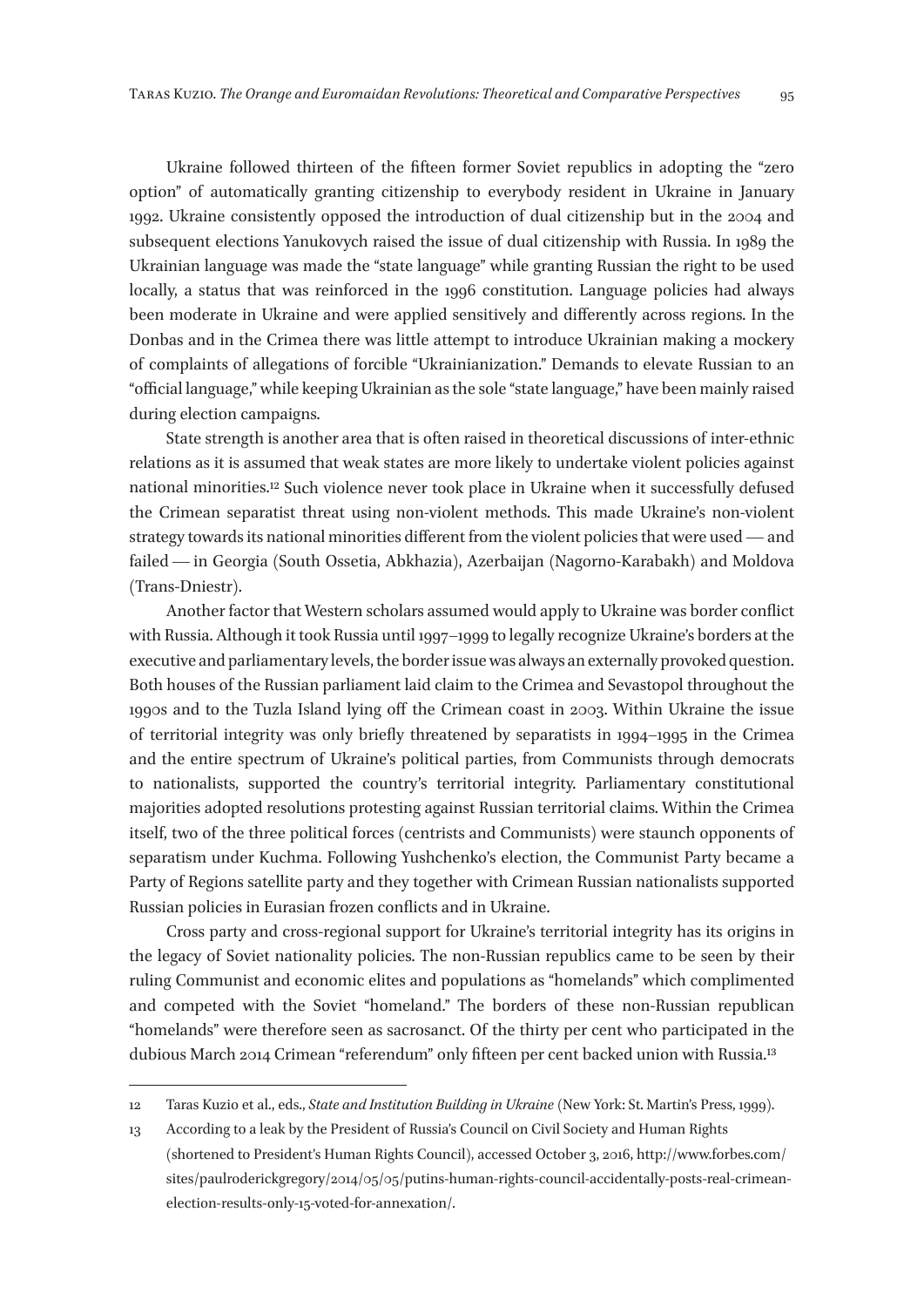An additional important factor to discuss is the choice of non-violent strategy undertaken by the opposition and civil society to counter violence unleashed against them by the authorities. In the Orange Revolution the opposition certainly had the resources with which to strike back because the military, the Security Service and a majority of the Interior Ministry (MVS) were sympathetic towards them. A violent backlash by the opposition may have taken place if Yushchenko had died from poisoning in September 2005. On 28 November 2004 MVS Internal Troops were dispatched to Kyiv and if they had not turned around they could have clashed with Ukrainian troops and Orange Revolution protestors with the ensuing bloodshed destroying hopes for a negotiated compromise. Reluctance to follow through on a violent clampdown was even present among MVS Internal Troops, some of whose children were in the Orange Revolution. In the Euromaidan, the police, *Berkut* riot police and SBU continued to remain loyal to Yanukovych until the sniper murders on 18–20 February 2014.

In an exhaustive study of "people power" two key factors are pointed to as important for the success of democratic revolutions. First, the need for broad based coalitions that are important in organizing training, building consensus, consolidating and self-disciplining disparate groups, for mobilization and to ensure a broad swathe of society is represented. A wide coalition was vital for the success of the opposition but would likely disintegrate after it came to power.14 Second, the state is less likely to use violence, the study concluded, if the opposition used nonviolent tactics. This is because "the appeal of a violent response to the state is diminished when a strong and cohesive nonviolent coalition is a major presence in the period leading up to the political opening." 15 Clearly, a non-violent strategy proved to be impossible in the Euromaidan as protesters used Molotov cocktails and other homemade implements after they themselves were abducted, tortured and murdered by the authorities.

Non-violent tactics used by NGOs in the Orange Revolution, such as *Pora* (*It's Time*), were influenced by two factors. First, Serbia's *Otpor (Resistance)* and Georgia's *Kmara* (*Enough*) youth NGOs provided successful examples for *Pora*. Second, violent methods were used to discredit pro-orange youth NGOs by portraying them in the media as violent extremists. In March 2001, the same strategy had been used by the authorities when agents provocateurs provoked a riot, which was blamed on UNA-UNSO (Ukrainian National Assembly-Ukrainian People's Self Defense Forces). 20 UNA-UNSO members were sentenced and imprisoned.

#### **Democratic Revolutions**

#### *Competitive Authoritarian Regimes*

The replacement of authoritarian regimes in Slovakia (1998) and Croatia (1999–2000), and democratic revolutions in Serbia (2000), Georgia (2003), and Ukraine (2004, 2013–2014) occurred in five "competitive authoritarian" hybrid regimes that combined elements of both

<sup>14</sup> Mark A. Beissinger, "The Semblance of Democratic Revolution: Coalitions in Ukraine's Orange Revolution," *American Political Science Review* 107.3 (2013): 574–92.

<sup>15</sup> Adrian Karatnycky and Peter Acherman, *How Freedom is Won. From Civic Resistance to Durable Democracy* (New York: Freedom House, 2005), 14.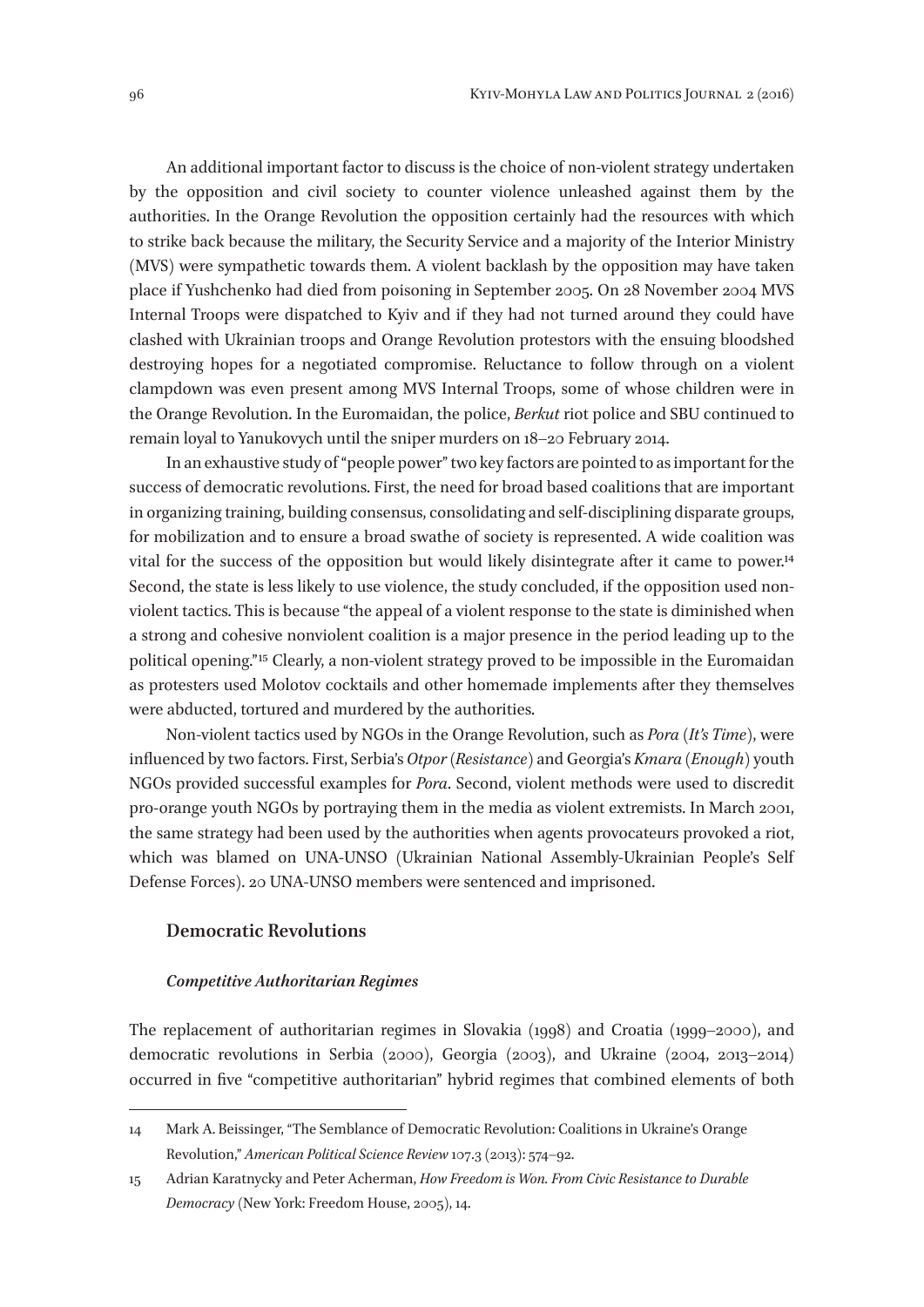authoritarianism and democracy.16 Slovakia and Croatia exhibited some similarities to Serbia, Georgia and Ukraine in 2004 where civil society mobilized to get out the vote and reduce election fraud.17 But, there are also four crucial differences. First, the Slovak and Croatian regimes did not undertake mass fraud and did not plan to refuse to recognize a victory by the democratic opposition. The absence of these two factors, in turn, meant there was no need for the opposition and civil society to organize street protests. In Serbia, Georgia and Ukraine (2004) election fraud and an unwillingness to accept an opposition victory were instrumental in leading to mass protests. Ukraine in 2013–2014 confounded Western political scientists because a democratic revolution took place outside an election cycle. Second, the Slovak and Croatian regimes were unlikely to use violence to suppress the opposition or crush street protests. The bloated internal security forces had, in the case of Serbia, committed war crimes in neighboring territories and in Ukraine undertaken violence against journalists and imprisoned opposition leaders. In these three countries the interior ministries also had strong links to organized crime. Third, external factors played a different role in all five cases, with the EU playing a positive role encouraging a democratic victory in Slovakia and Croatia by holding out the "carrot" of membership. Russia played a negative role in freezing two conflicts and invading Georgia, heavily intervening in Ukraine's 2004 election and undertaking military aggression in support of counter-revolution in 2014.

The presence of competitive authoritarian regimes has profound implications for the likely success of the democratic opposition in elections. Competitive authoritarian regimes provide space for the opposition, civil society, a limited number of media outlets, democratic opposition, the ability of the opposition to participate in state institutions (i. e. parliament and local government) and the ability of international organizations to freely operate in the country. Competitive authoritarian regimes are vulnerable during elections and succession crises as it is then that the regime can either tip towards democratic breakthrough, as in these five countries, or towards authoritarian consolidation (if the democratic opposition had failed). The democratic opposition will find it difficult to organize a democratic breakthrough in a consolidated authoritarian regime such as Russia and Azerbaijan where the democratic opposition will be thwarted in its ability to mobilize protests against election fraud. This explains the predominance of authoritarian regimes in Eurasia and failure of democratic revolutions in Belarus, Azerbaijan, Armenia, and Uzbekistan. Ukraine's Euromaidan began two years prior to presidential elections but uppermost on the minds of protesters and opposition leaders was the likelihood of massive election fraud to maintain an unpopular Yanukovych in power. If there had been no Euromaidan there would have been violence in 2015 when fraud would have been used to ensure his re-election for a second term. Yanukovych was a serial election fraudster

<sup>16</sup> Steven Levitsky and Lucan Way, "The Rise of Competitive Authoritarianism," *Journal of Democracy* 13.2 (2002): 51–65; Lucan Way, "The Sources and Dynamics of Competitive Authoritarianism in Ukraine," *Journal of Communist Studies and Transition Politics* 20.1 (2004): 143–61.

<sup>17</sup> Taras Kuzio, Guest Editor, Special issue on "Democratic Revolutions in Post-Communist States," *Communist and Post-Communist Studies* 39.3 (2006); Damjan de Krnjevic-Miskovic, "Serbia's Prudent Revolution," *Journal of Democracy* 12.3 (2001): 96–110; Charles H. Fairbanks, "Georgia's Rose Revolution," *Journal of Democracy* 15.2 (2004): 110–24.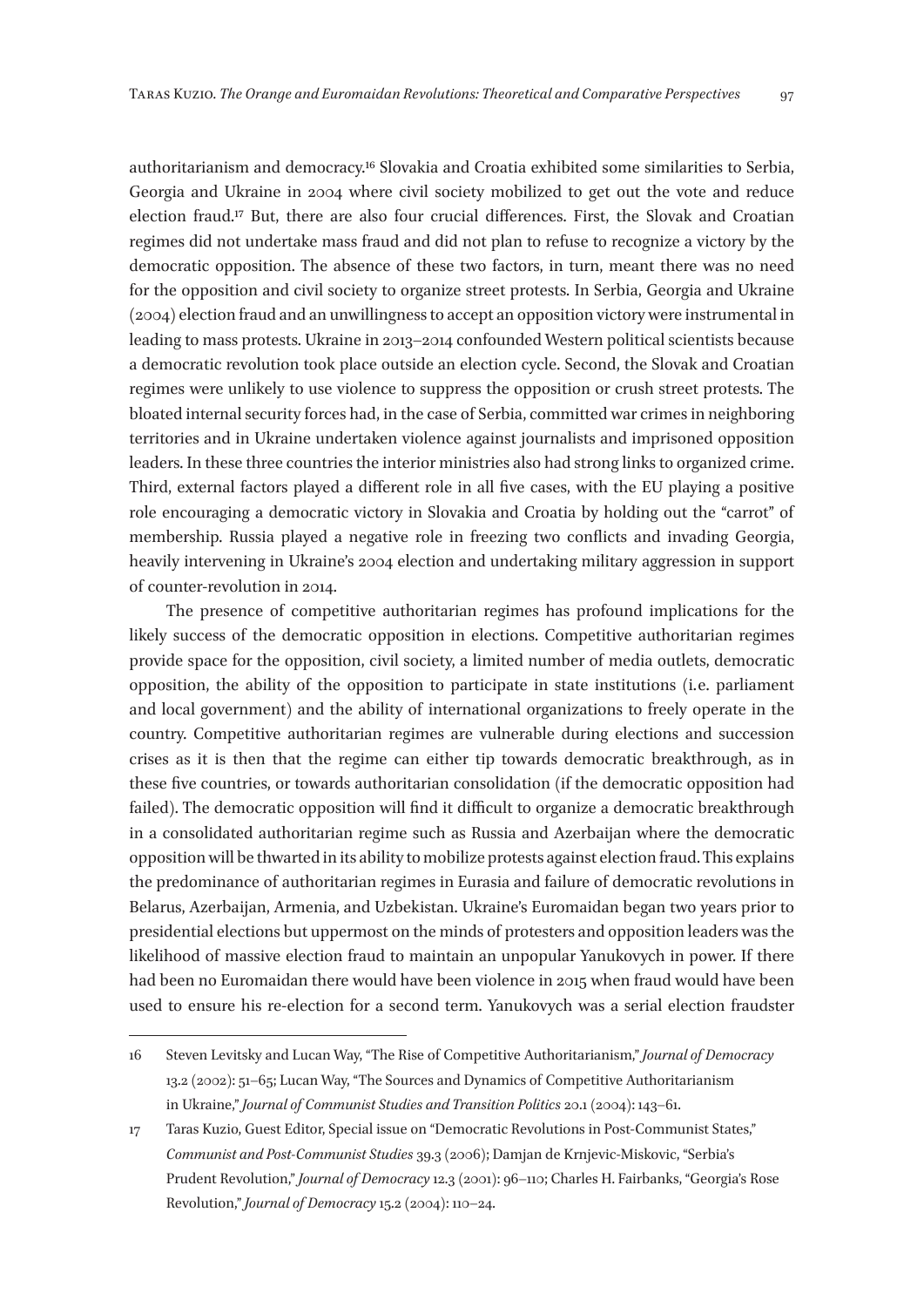when he was Donetsk governor (1999, 2002), Prime Minister (2004) and President (2012) and he never contemplated being voted out of office and serving only one term. The *Mezhyhyria* palace was a sign of the planned consolidation of a long-term authoritarian leader.

#### *Civic Nationalism*

Civic nationalism mobilized the democratic opposition and civil society in Slovakia, Croatia, Serbia, Georgia and Ukraine, particularly among young people. The civic nationalism of the democratic opposition in Slovakia and Croatia competed with the regimes' own brand of extreme right ethnic nationalism. In Slovakia, the Vladimir Meciar regime had built an authoritarian-populist regime whose nationalism was directed against the Czechs and the country's Hungarian minority. In Croatia, the Franjo Tudjman regime had established a political regime built on extreme right nationalism that drew its inspiration from the World War II Ustaše Nazi puppet state.

In Serbia, the democratic opposition associated a break with the Slobodan Milosevic regime with returning Serbia to a European path. Nevertheless, in Serbia and Ukraine, counterrevolutionary anti-European forces remained popular. In Georgia and Ukraine, civic nationalism sought to integrate their countries with NATO and the EU and moving away from the vacuous multi-vector foreign policies of the Eduard Shevardnadze and Kuchma eras. Georgian and Ukrainian civic nationalism placed their countries within "Europe" and outside Eurasia. The ethnic Georgian nationalism of the early 1990s, when the country was briefly ruled by Zviad Gamsakhurdia, had been replaced by the civic nationalism of opposition leader Mikheil Saakashvili, who worked to rebuild trust among Georgians in the state and its institutions to inject national pride without making it ethnic pride.

Soviet and Great Power nationalism are supportive of authoritarian regimes, nostalgic of the past and anti-European in their orientation. Yanukovych and the Party of Regions neo-Soviet nationalism brought them into an alliance with Crimean Russian nationalists and antagonized Ukrainian democratic patriots and ethnic nationalists.18 Soviet Belarusian nationalism has a stronger support base than that of pro-European civic nationalism promoted by the democratic opposition. Putin's regime is propped up by Great Power nationalism; an eclectic fusion of Soviet, Tsarist and Eurasian symbolism and nostalgia coupled with anti-Western xenophobia.

#### *Deep Political Crisis*

The nature of competitive authoritarian regimes inevitably produces an unstable political environment that can tip towards democratic breakthrough or authoritarian consolidation. Prior to the elections there were scandals and crises of varying types in Slovakia, Croatia, Serbia, Georgia and Ukraine. The use of violence, kidnapping, and murder against citizens led to growing protests and a desire to thwart the further consolidation of an authoritarian regime by the incumbent in Slovakia, Serbia and Ukraine. In Croatia, the Tudjman regime had been involved

<sup>18</sup> Taras Kuzio, "Competing Nationalisms, Euromaidan and the Russian-Ukrainian Conflict," *Studies in Ethnicity and Nationalism* 15.1 (2015): 158–69.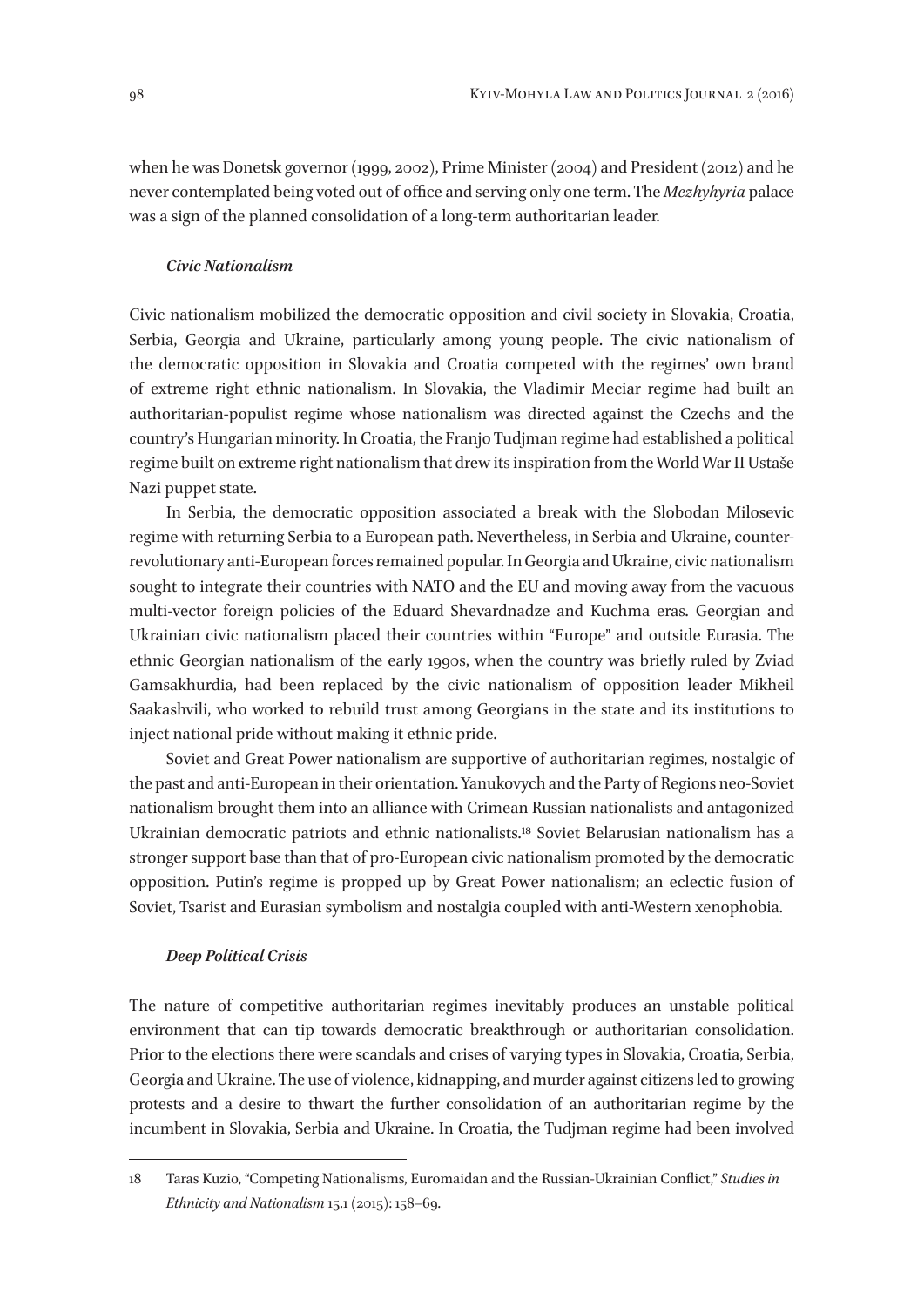in ethnic cleansing of Serbs and other war crimes during the war of independence. In Serbia, the Milosevic regime had lost three nationalist wars in Slovenia, Bosnia-Herzegovina and Kosovo after committing untold war crimes. Serbia's intervention in Kosovo in 1999 became a prelude to the democratic revolution a year later under the opposition slogan "Gotov Je" (He is finished).

In Georgia, Shevardnadze's decade in office had led to stagnation with a large part of the economy pushed underground where it built ties with organized crime. Two frozen conflicts in South Ossetia and Abkhazia had been ignored and Ajaria had been granted *de facto* autonomy in exchange for political loyalty to Shevardnadze. In Ukraine it was to be the Kuchmagate crisis and backing away from European integration that led respectively to the Orange and Euromaidan revolutions.

Kuchma was exposed by the Kuchmagate crisis and a decade of corrupt oligarch politics. Kleptocracy, neo-Soviet and Ukrainophobic nationality policies and political repression fuelled popular grievances that were ignited when Yanukovych turned away from Europe and were then further inflamed by heavy-handed police repression. Democratic breakthroughs and revolutions in Slovakia, Croatia, Serbia, Georgia and Ukraine in 2004 had an unpopular incumbent and a popular opposition.

The Meciar regime in Slovakia exhibited similar characteristics to those found in Croatian, Serbian, Georgian and Ukrainian hybrid regimes. An executive seeking to concentrate power, statist economic policies, no separation of the ruling party of power from the state, clientalizm during privatization, interference in the media and attempts to marginalize the opposition. The urgency of halting this entrenchment of an authoritarian regime mobilized civil society in all of these countries out of concern that authoritarianism would become consolidated and in the case of Slovakia this would have threatened its ability to integrate into the EU and NATO.

The Croatian Democratic Union (HDZ) and Tudjman claimed credit for a successful war of independence, maintaining the country's territorial integrity and removing the Serbian threat. The death of Tudjman in 1999, on the eve of the January 2000 elections, opened up divisions in the HDZ between hardliners and softliners over the need to preserve the nationalist regime or accept democratization as a precondition for EU membership. Ethnic nationalism was discredited in Slovakia, Serbia and Georgia and has never been electorally popular in Ukraine.

Georgia and Ukraine are examples of the failure of competitive authoritarian regimes to establish ruling parties of power under Shevardnadze and Kuchma respectively. In Slovakia, Croatia and Yanukovych's Ukraine the ruling HZDS, HDZ and Party of Regions respectively failed in their bids to monopolize power and capture the state. In Russia and Azerbaijan, ruling parties of power have assisted in the regimes authoritarian consolidation while Belarus is the Eurasian outlier where Aliaksandr Lukashenka has consolidated authoritarianism without a ruling party.

In authoritarian Russia, Belarus and Azerbaijan, the incumbent remains popular while the democratic opposition has been marginalized through what Vitali Silitski terms "preemptive strikes" or "preemptive authoritarianism."<sup>19</sup> Democratic breakthroughs and revolutions are impossible where there are popular incumbents and marginalized oppositions who are accused of being part of "Western conspiracies."

19 Vitali Silitski, "Preempting Democracy: The Case of Belarus," *Journal of Democracy* 16.4 (2005): 83–97.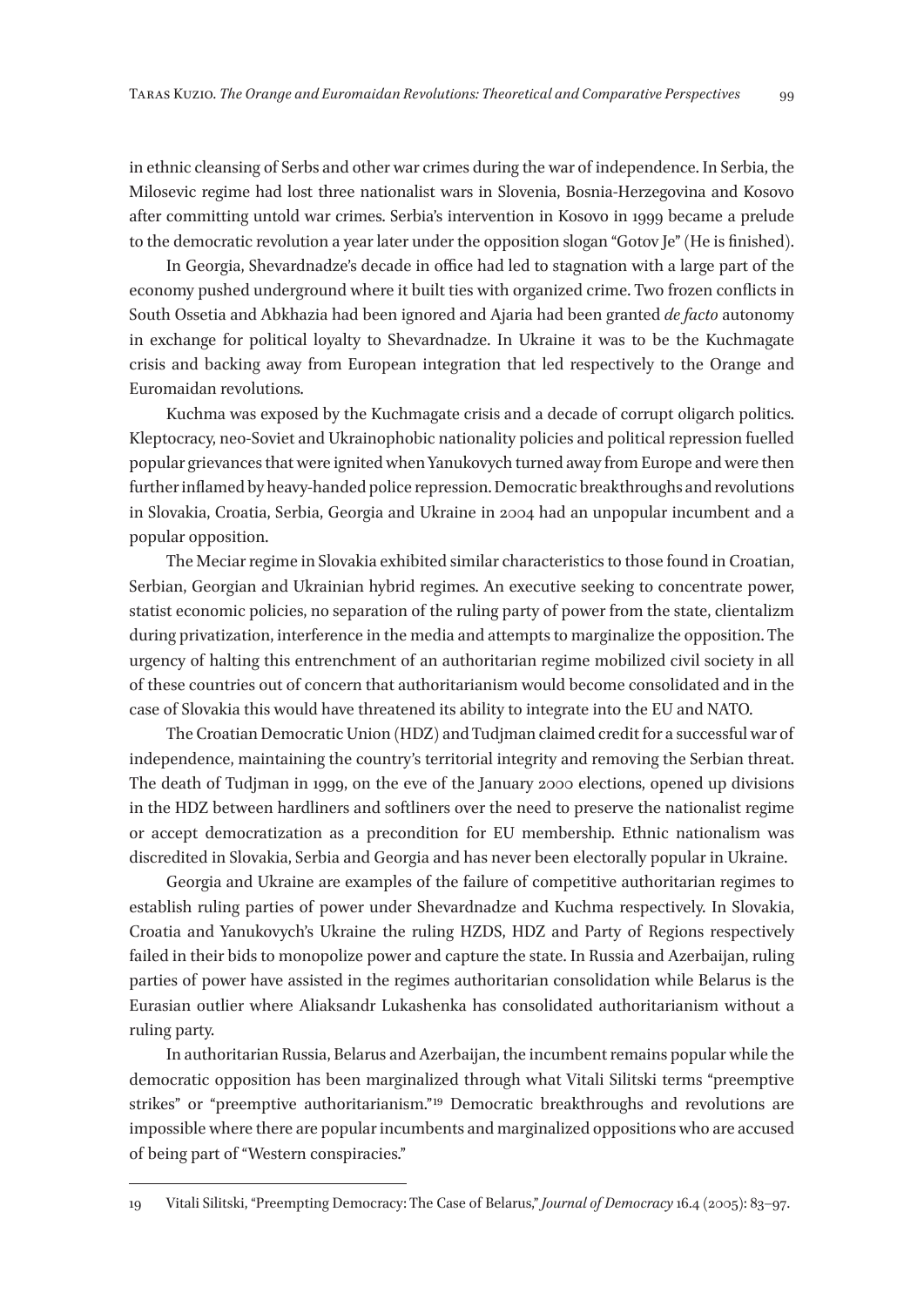#### **Counter-Revolutions**

#### *Regional Diversity and Minorities*

Regionalism can be an inhibitor in democratic breakthroughs and revolutions when they can be manipulated by a foreign hegemon. The democratic opposition and national minorities rallied against Meciar, Tudjman and Milosevic's ethnic nationalism. Gamsakhurdia's ethnic nationalism had led to defeat in Abkhazia and South Ossetia and these regions becoming frozen conflicts and an attempt by Saakashvili to militarily retake the latter provoked a Russian invasion and the declaration of independence of the two enclaves. Ukraine's regional diversity had prevented sweeping landslides for democratic forces and inhibited the monopolization of power by Kuchma in 2002–2004 and Yanukovych during his presidency. Following his ouster and the disintegration of the Party of Regions, pro-European political forces won a constitutional majority in the October 2014 parliamentary elections.

Slovakia's democratic opposition promoted an alternative inclusive civic nationalism that included the Hungarians. Aside from the region of Vojvodina and Kosovo, Serbia has few national minorities and political divisions rested over whether to support a greater Serbia. The majority of Russia's democratic opposition supported the annexation of the Crimea and Serbian democratic parties such as Vuk Draskovic's Serbian Renewal Movement and Vojislav Koštunica Democratic Party of Serbia (DSS) had supported the uniting of Serbs into a greater Serbia. Ethnic nationalism can trump democracy in some post-communist states.

In Ukraine, the Donetsk clan lost the 2004 elections but unlike in Georgia, Yushchenko never attempted to take on the Donetsk clan and remove its political, economic and administrative grip on the region. The Party of Regions won pluralities in the next 3 elections (2006, 2007 and 2012) and the presidency in 2010 but disintegrated into oblivion in 2014.

Regional divisions had led to tension in 2004 without violence and the Crimean separatist challenge had been resolved peacefully in Ukraine. In Kosovo, where ethnic conflict led to ethnic cleansing, it was the actions of NATO and other international organizations that gave independence to the region. After Yanukovych fled from office, Russia annexed the Crimea on a falsified pretext of the threat of "Ukrainian nationalism." The separatist conflict in the Donbas was artificially inflamed by the introduction of Russian intelligence officers and *spetsnaz* and the supply of weapons. Russian intervention prevented the defeat of the separatists and produced a far bigger violent conflict.

#### *Russia as an External Hegemon*

Foreign interventions in election campaigns and popular protests can be either benign or negative. The former can take the form of the EU intervening in support of the democratic opposition during democratic breakthroughs and revolutions such as in Slovakia and Croatia where it held out the "carrot" of membership. In Serbia, NATO bombed the regime in 1999 and the US government and democracy promotion foundations trained and financed the Serbian democratic opposition in the Bulldozer Revolution with the goal of removing Milosevic from power.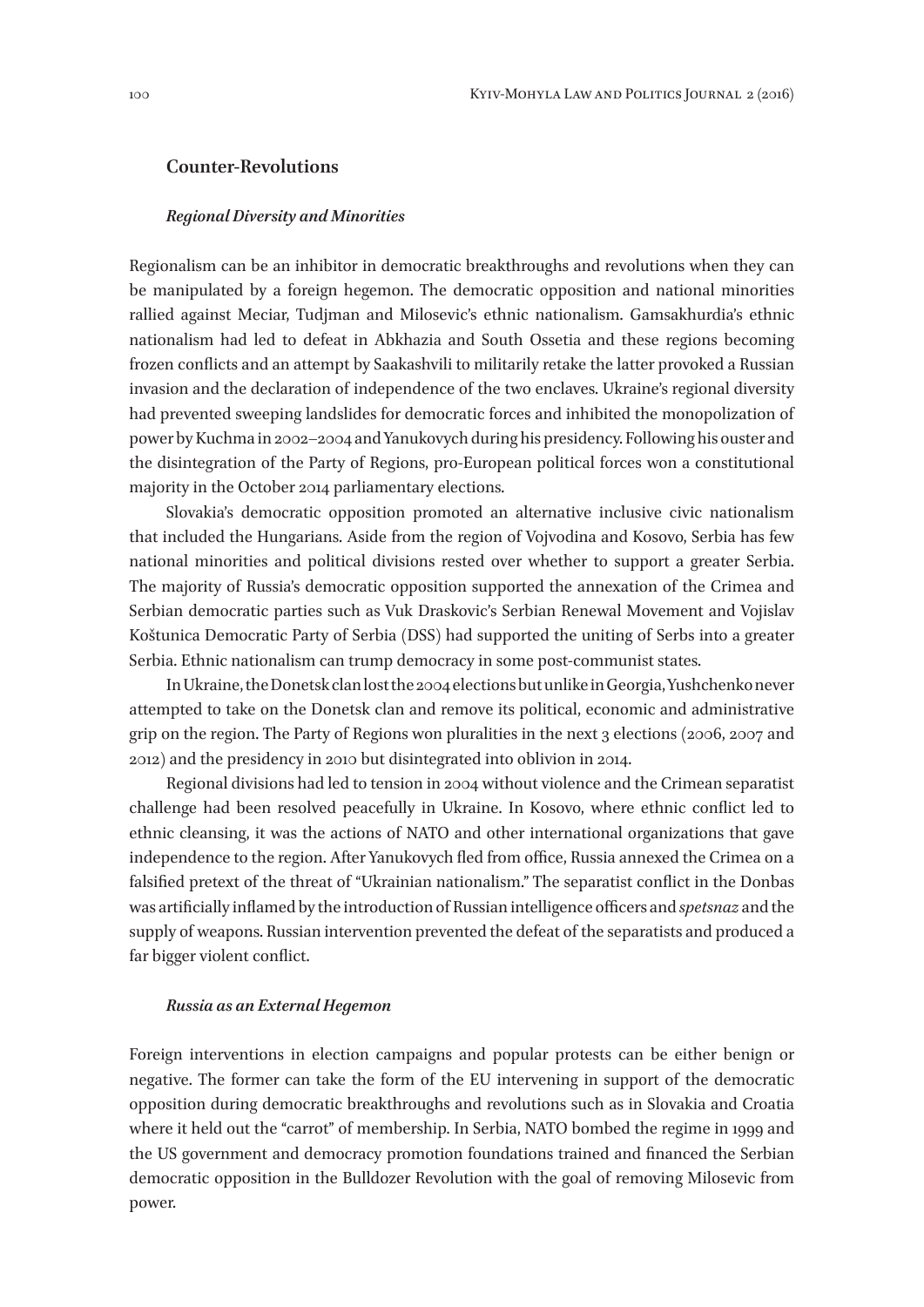In the Georgian and Serbian democratic revolutions three factors were missing that existed in Ukraine, there were no Russian political technologists employed by the authorities and the democratic challenger was not the target of assassination attempts by the authorities. Russia's intervention in Ukraine in 2004 was the greatest it had undertaken in the region but this was dwarfed by its covert and overt operations during Yanukovych's presidency and after his downfall in the Crimea and Donbas.

Russia had frozen two conflicts, then militarily invaded and recognized the independence of Abkhazia and South Ossetia. Russia intervened in a massive manner in the 2004 Ukrainian elections, providing political technologists and \$300 million for the Yanukovych election campaign as well as the assassins who sought to remove Yushchenko through poisoning and bombings. In 2014, Russia annexed the Crimea and launched a hybrid war with goals of removing pro-Western Euromaidan leaders and through continued conflict and economic and military pressure creating conditions for the failure of reforms and thereby of Ukraine's European integration.

#### **Non-Violence and Violence**

The Euromaidan Revolution took place outside of Ukraine's election cycles and therefore had different characteristics to that of the Orange Revolution and democratic revolutions in Slovakia, Croatia, Serbia and Georgia. The Yanukovych regime emerged from a violent transition in the Donbas in the 1990s and the Party of Regions integrated former organized crime leaders and drew on vigilantes for election fraud, corporate raiding and political intimidation of opponents and civil society. This violent operating culture deepened during the four-year Yanukovych presidency when opponents were imprisoned, the state itself became the target for corporate raiding and there was a return to neo-Soviet nationality policies and policies directed against ethnic Ukrainian national identity. These factors culminated in a more frustrated population and as Petro Poroshenko's former Chief of Staff Borys Lozhkin wrote, "gave the protests a national liberation bent."<sup>20</sup> Yanukovych and "The Family" were meanwhile afraid of leaving office and expected to remain in power until at least 2020. Violence was therefore inevitable. Indeed, the authorities responded with violence from the beginning of the Euromaidan protests through savage beatings by the *Berkut* riot police, abductions, torture and murders by vigilantes, adoption of anti-democratic laws on "Black Thursday" (16 January 2014) and the murder of unarmed protesters. A round-table appeared far later in the Euromaidan than the Orange Revolution and only after the murder of over 100 protesters, thereby failing to provide a pacted transition to preterm elections. The fleeing of Yanukovych was viewed in the Donbas and other parts of Eastern Ukraine as an unconstitutional "putsch" and ensuing counter-revolutionary protests were used by Russia as a cover for the annexation of the Crimea and support for separatism in the Donbas.

<sup>20</sup> Borys Lozhkin, *The Fourth Republic. Why Europe Needs Ukraine and Ukraine Needs Europe* (Kyiv: Novyi druk, 2016), 23.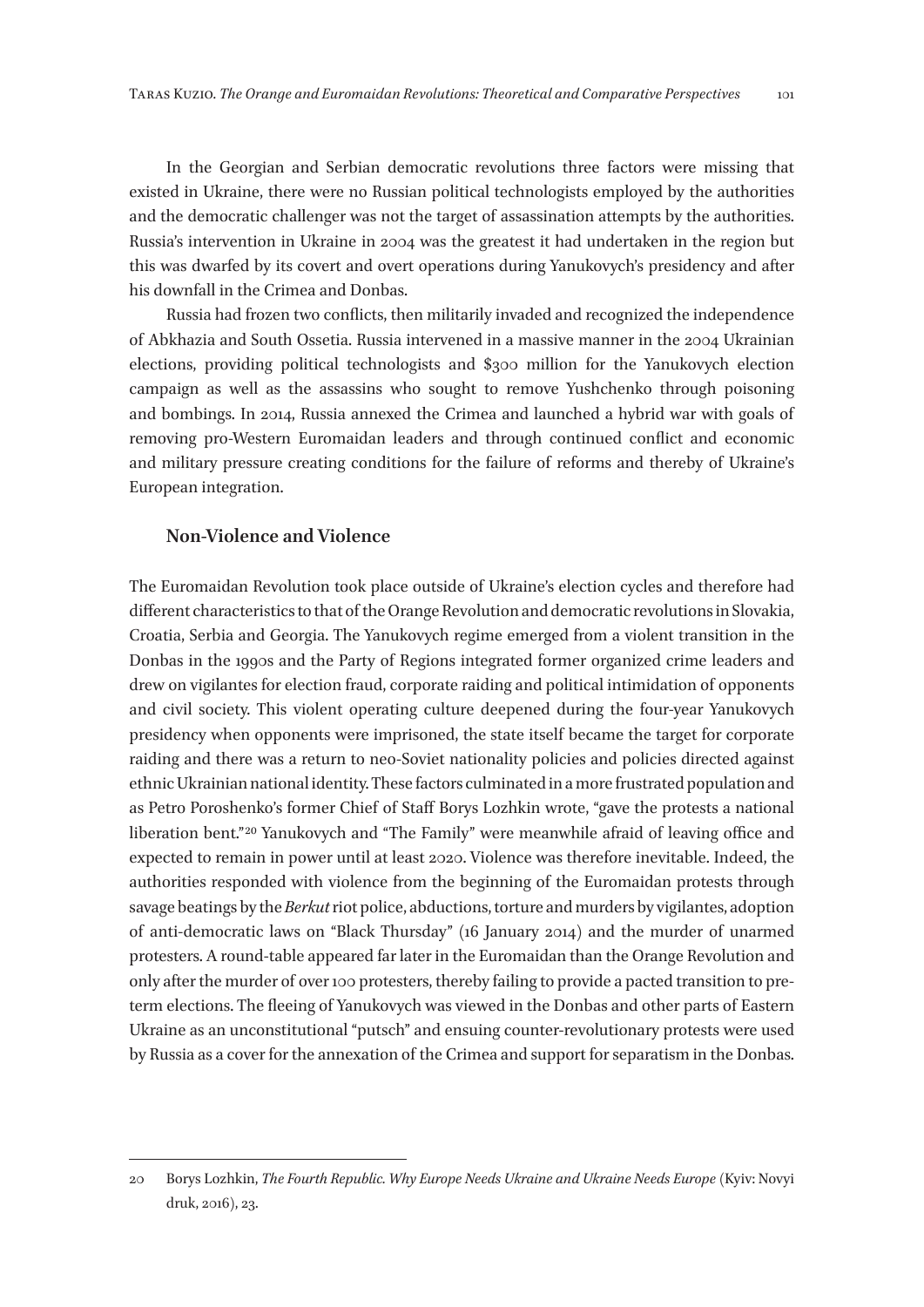#### *State Repression*

Ukraine's presidential election and Orange Revolution (July 2004 — January 2005) could have become violent on a number of occasions. Two Ukrainian political consultants working for the Yushchenko campaign described the authorities' strategy as "directed chaos."<sup>21</sup> The authorities pursued violence on some occasions as a political strategy and a violent crackdown of the Orange Revolution was also lobbied by the authorities' candidate, Yanukovych.

There were three separate attempts to eliminate Yushchenko, two during the 2004 election campaign and one during the Orange Revolution. Planned violence against Yushchenko had failed on two out of three occasions but had succeeded when Yushchenko was poisoned. The SBU investigated a possible link between the poisoning and the two Russian bombers arrested two months later pointing to a Russian connection in at least two of three assassination attempts on Yushchenko. Yushchenko lost a month of campaign time in the crucial two months ahead of round one of the election on 31 October, when Yanukovych's popularity caught up with Yushchenko. In December 2004, Western European medical experts pointed to a poison cocktail of dioxin and alpha-fetoprotein that assisted the diffusion of the dioxin acting as the poison.

Investigation of the poisoning never led to criminal charges under Yushchenko and the case was shelved under Yanukovych. It therefore continues to remain unclear if the strategy aimed to assassinate Yushchenko or to incapacitate him. Likewise, it remains unclear if the poisoning took place on 5 September 2005 during the dinner with then SBU chairman Ihor Smeshko and SBU deputy chairman Volodymyr Satsiuk.22 The source of the poisoning came from former Soviet biological-chemical warfare laboratories that were located in Russia.

The second attempt involved bombing Yushchenko's election headquarters on the second round on 21 November 2004. Two men arrested in connection with this plot possessed false Russian passports, driving a car with Russian license plates. The two claimed the 3 kilos of plastic explosives in their car were part of an attempt to fake a terrorist attack and increase Yushchenko's popularity. SBU chairman Smeshko discounted this explanation because a small portion of the plastic explosive had been tested, common procedure before a bomb is planted.<sup>23</sup>

The third attempt included snipers who aimed to assassinate Yushchenko while he addressed the Orange Revolution crowds from the Maidan stage in central Kyiv. Whether the sniper squad was arrested or fled abroad, and if they were Ukrainian or foreign citizens, was never disclosed. Yushchenko's official bodyguard Petro Pliuta confided, "There was a group of people who had been especially prepared for this." 24 Ukrainian and Russian snipers played a prominent role in the murder of unarmed protesters on the Euromaidan.

All three attempts (poisoning, explosives, and snipers) aimed to remove Yushchenko from the election campaign and, if successful, could have led to counter violence by Yushchenko's supporters, a civil war and state of emergency. Yushchenko's official and unofficial bodyguards' professional work and the leaking of information from sympathizers in the security forces foiled

21 *Ukrainska pravda*, October 27, 2004.

23 *Fakty i komentarii*, May 27, 2005.

<sup>22</sup> *Ukrainska pravda*, June 13–14, 2005.

<sup>24</sup> *Ukraina moloda*, March 25, 2005.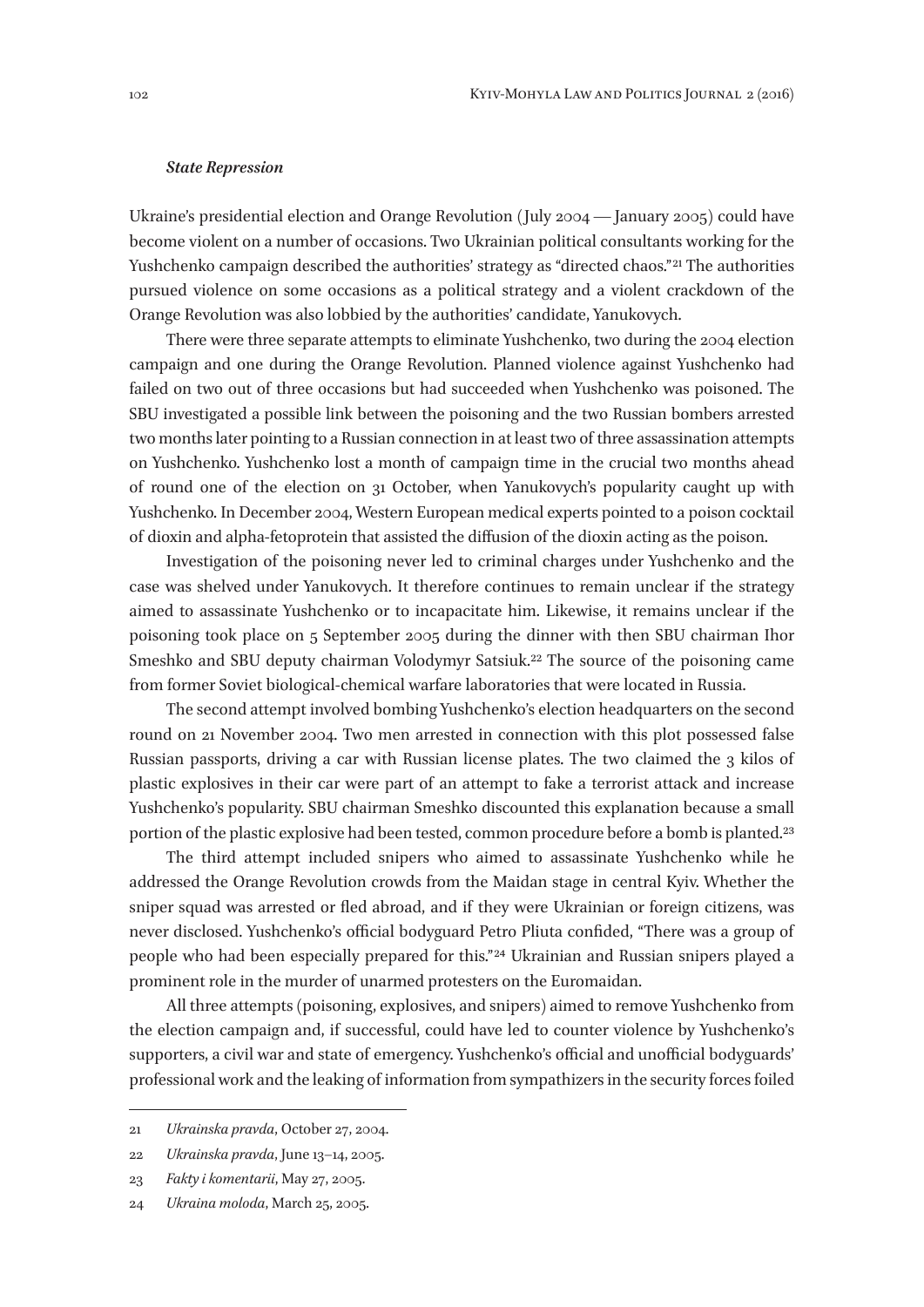two plots with explosives and snipers. Pliuta confided "honest (SBU) officers" "tried to inform us to enable us to take relevant measures. Unfortunately, their actions ran counter to their superior's position."<sup>25</sup> SBU dissidents also taped Yanukovych's election headquarters seeking evidence of election fraud. No dissident sources in the SBU appeared during the Euromaidan because Ukraine's intelligence services had been infiltrated and taken under the control of the FSB and GRU during Yanukovych's presidency.

#### *Vigilantes*

Oligarch Ihor Kolomoiskyi, often described as Ukraine's biggest corporate raider, the Social Democratic Party of Ukraine united (SDPUo) and the Party of Regions had a long record of drawing on organized crime vigilantes for corporate raiding, election fraud and violence against civil society NGOs, journalists and opposition politicians. Vigilantes were unleashed in the provinces during the 2004 elections but although transported to Kyiv, President Kuchma refused to allow them to be used. Vigilantes were used extensively during the Euromaidan by President Yanukovych, RNBO (National Security and Defense Council) Secretary Andrii Kluiev and Interior Minister Vitalii Zakharchenko.

Violence was planned in Uzhorod two days before the RNBO meeting on 28 November 2004 to discuss the crisis in Ukraine. The violence was organized by local SDPUo leader and Governor Ivan Rizak. The planned provocation aimed to lead to a RNBO decision to introduce a state of emergency that Viktor Medvedchuk, Donetsk governor Anatolii Blyzniuk and Odesa Mayor Ruslan Bodelan lobbied for.26

The Uzhorod provocation was to have taken place in an environment where the rule of law had already *de facto* broken down as it had during the Euromaidan when state and government buildings were captured by protesters. SDPUo leader and Governor Rizak conspired with the head of the Trans-Carpathian MVS to prevent the holding of a free and fair election. The planned provocation was only halted, as in the case of the attempted crackdown in Kyiv, by elements within the security forces intervening to prevent bloodshed. In the Euromaidan the security forces remained loyal until political support ebbed away in parliament in response to the murder of protesters.

Organized crime vigilantes gathered in Uzhorod's Avenguard football stadium to plan the provocation. These members of organized crime had long worked for the local authorities and were actively involved in orchestrating violence in April 2004 in the mayoral election in Mukachevo. The planned provocation aimed to use organized crime vigilantes to attack peaceful protestors supporting the Orange Revolution to "teach them a lesson." While senior MVS officials ignored the planned provocation, medium level MVS officers opted to independently act to thwart it. *Sokil* Special Forces from the MVS Directorate to Combat Organized Crime and *Berkut* riot police intervened to halt the provocation. In the Euromaidan, the *Berkut* riot police became the regime's praetorian guard "Robo cops" who extensively used violence against protesters. The first group of organized crime vigilantes were arrested near the Avenguard stadium when forty

<sup>25</sup> *Ukraina moloda*, March 25, 2005.

<sup>26</sup> *Ukrainska pravda*, December 22, 2004.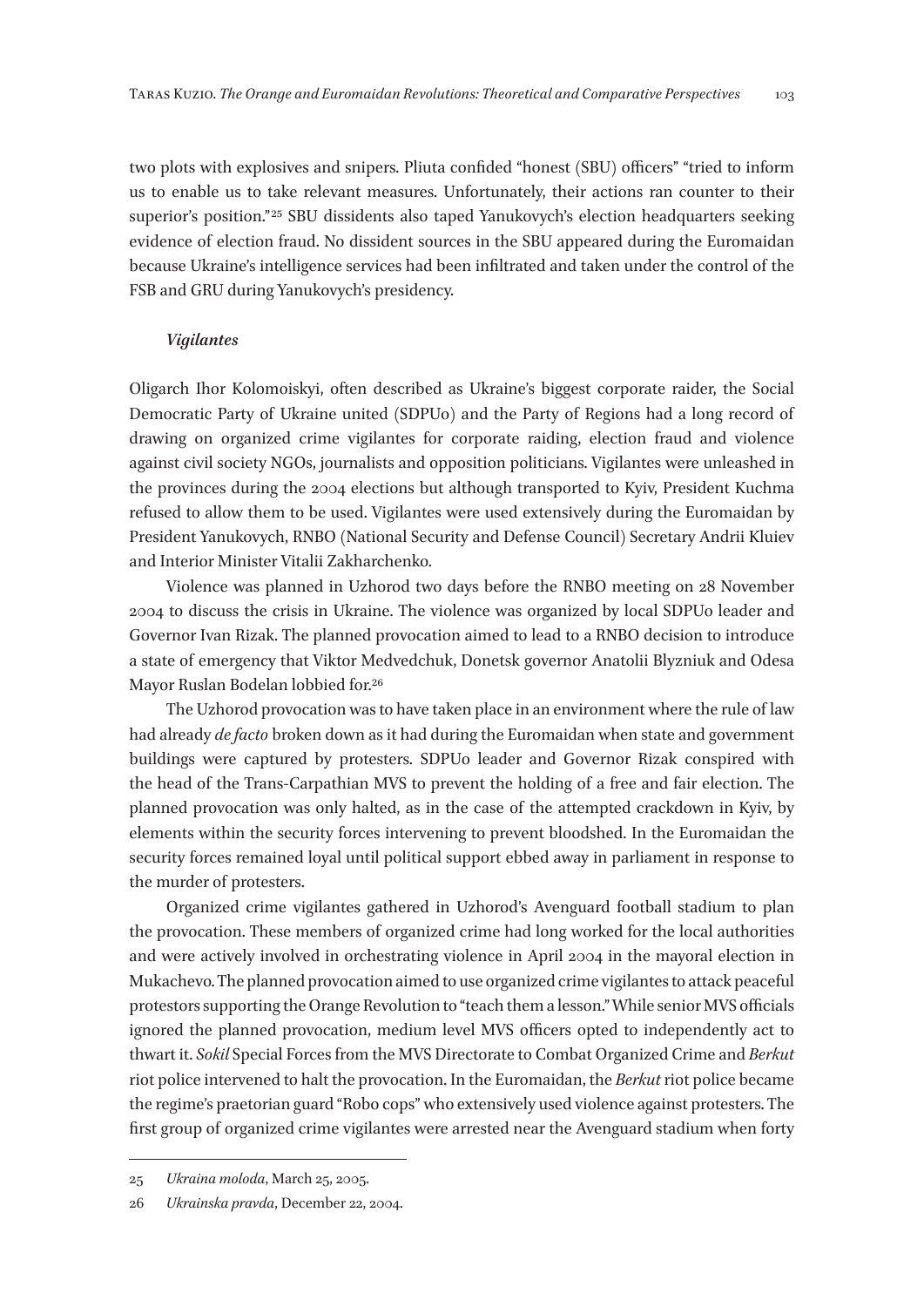unarmed police officers confronted 150 heavily armed organized crime vigilantes who refused to give up their weapons. The leader of the local organized crime clan ordered them to shoot the police officers and eight shots were fired but nobody was injured.

All 150 organized crime vigilantes dispersed, with a third of them concealing themselves in the Trans-Carpathian state administration building and at night were smuggled abroad. The local governor and Trans-Carpathian MVS head Vasyl Vartsab protected the organized crime vigilantes from prosecution and refused to provide weapons for police units who refused to join the provocations.27 Police officers confiscated a wide array of lethal objects such as Kalashnikov rifles, explosives, hand pistols, grenades, police uniforms and identification documents, gas masks, and baseball bats. These were the typical weapons used by vigilantes during the Euromaidan. Large amounts of Yanukovych election campaign materials were also confiscated.28 28 cars were confiscated and impounded in the MVS Automobile Inspectorate, but Governor Rizak and MVS leaders interceded and ordered their release.

The planned provocation showed the degree to which organized crime and pro-presidential parties of power closely worked together during Kuchma's and Yanukovych's presidencies. Volodymyr Paulo ("Chalyi"), president of the Uzhorod-based football club "Zakarpattia" based in the Avenguard stadium, had close business links to Governor Rizak. Local organized crime boss Paulo was the father-in-law of First Deputy Governor Ivan Chubirka who is married to the sister of Medvedchuk's spouse.<sup>29</sup> Such criminal connections were even more deeply entrenched in the Party of Regions controlled Donbas and Crimea.

Yanukovych and Party of Regions sent vigilantes, coalminers and voters to Kyiv in 2004 and again in 2013–2014 as paid "political tourists." 30 This could be seen by the dried military meals illegally "sold" by the Ministry of Defense at a cost of 300,000 *hryvni* to Yanukovych voters in the Orange Revolution.31 A similar balance of forces emerged during the Euromaidan when those who had been paid to do so attended pro-presidential rallies.

Two factors accounted for the difference between Yushchenko and Yanukovych voters. First, civil society is far weaker in Eastern Ukraine, which voted largely for Yanukovych, than in Western and Central Ukraine, which voted for Yushchenko. 62 per cent of Yushchenko voters believed that NGOs were necessary for civil society, while only 35 per cent of Yanukovych voters did. Only 10 per cent of Yanukovych voters and 30 per cent of Yushchenko voters believed

<sup>27</sup> See: www.maydan.org.ua, March 5, 2005.

<sup>28</sup> *Ukrainska pravda*, December 25, 2004.

<sup>29</sup> See: www.obozrevatel.com, January 13, 2005.

<sup>30</sup> Taras Kuzio, "'Political Tourism' and Managed Civil Society in Ukraine," *Eurasian Daily Monitor*, May 22, 2007, accessed May 13, 2015, http://www.jamestown.org/single/?tx\_ttnews%5Btt\_ news%5D=32759&no\_cache=1#.VEVq9YvF9IU.

<sup>31</sup> *Ukrainska pravda*, May 13, 2005.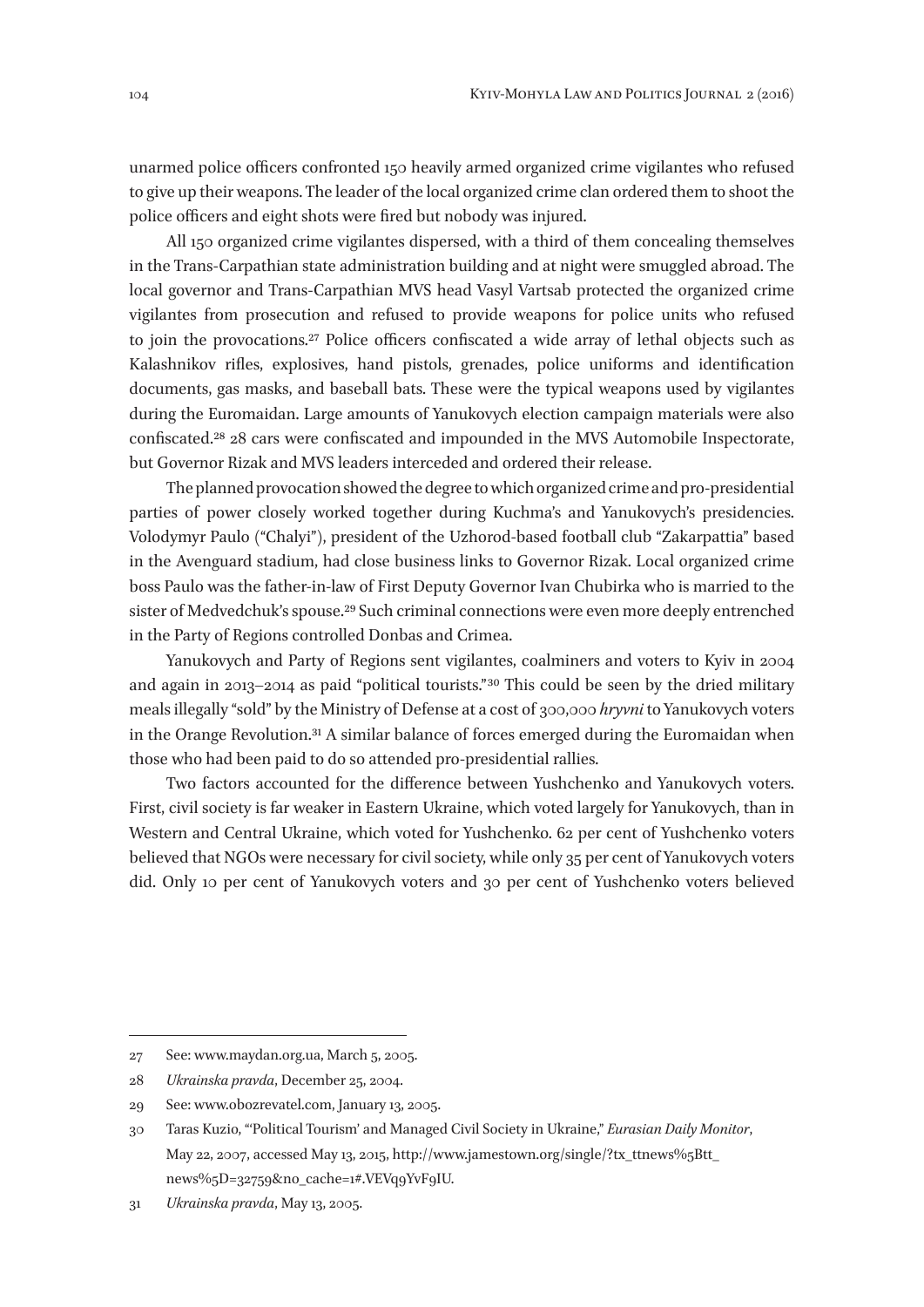citizens should take action to protect their rights.32 Demonstrations in Donetsk "are organized by the authorities." 33

The Party of Regions established a monopoly of power first in the Donbas and then in 2005–2013 in Eastern and Southern Ukraine through "top-down managed democracy." In the Orange Revolution, Yanukovych threatened Yushchenko that his supporters would arrive in Kyiv en masse to block his election and prevent an alleged Western conspiracy. "If this legal nihilism continues, I will not be able to stop people," Yanukovych warned.34 These were empty threats because Yanukovych voters would only descend on Kyiv if they were paid to do so. When the crowds are mobilized "they have no life of their own" one commentator wrote in 2004 foreseeing developments in that region by a decade:

> Donetsk is actually fascist. There is one party, people get beaten for opposition views, information is controlled, nationalist sentiment is inflamed with insane rhetoric about American/NATO plots to enslave Ukraine, and fear is the motivating factor.<sup>35</sup>

Fewer Yanukovych voters travelled to Kyiv than Yushchenko voters because of the average age of both groups of voters. Yushchenko voters were younger and more highly educated and therefore those who are more mobile and active in civil society and able to withstand the winter cold in Kyiv. Yanukovych voters meanwhile, were on average over 55 and with lower levels of education, groups who are far less active in civil society.36 Serhii Tyhipko, head of the official Yanukovych campaign, threatened Polish negotiators with the sending of 20,000 miners to Kyiv, "to disperse the blockades of ministries and enable the work of the nationally elected President Yanukovych."<sup>37</sup> The strategy aimed to provoke violence between Yushchenko and Yanukovych voters leading to President Kuchma intervening and acting as the final arbiter.38 In reality, the threat to transport 20–35,000 Yanukovych supporters to Kyiv was in reality a "bluff." Tyhipko fled abroad in 2005 but returned and stood as a candidate in the 2010 elections coming in third place. After the 2010 elections, he joined the Nikolai Azarov government and merged his Sylna Ukraina (Strong Ukraine) party with the Party of Regions. Tyhipko's attempt at bouncing back into Ukrainian politics a second time in 2014 failed miserably.

33 *La Presse*, December 7, 2004.

<sup>32</sup> Karen Buerkle at al., *Public Opinion in Ukraine After the Orange Revolution*, Washington DC: International Foundation for Electoral Systems, April, 2005, accessed April 15, 2016, http:// www.ifes.org/Content/Publications/Survey/2005/Public-Opinion-in-Ukraine-After-the-Orange-Revolution‑2005.aspx.

<sup>34</sup> *Washington Post*, December 17, 2004.

<sup>35</sup> Jake Rudnitsky, "Donetsk Paper Tiger," *Ukraine List*, December 10, 2004, accessed October 2, 2015, http://www.ukrainianstudies.uottawa.ca/.

<sup>36</sup> Buerkle et al., *Public Opinion in Ukraine*.

<sup>37</sup> *Gazeta Wyborcza*, April 3, 2005.

<sup>38</sup> *Expres*, December 22, 2004.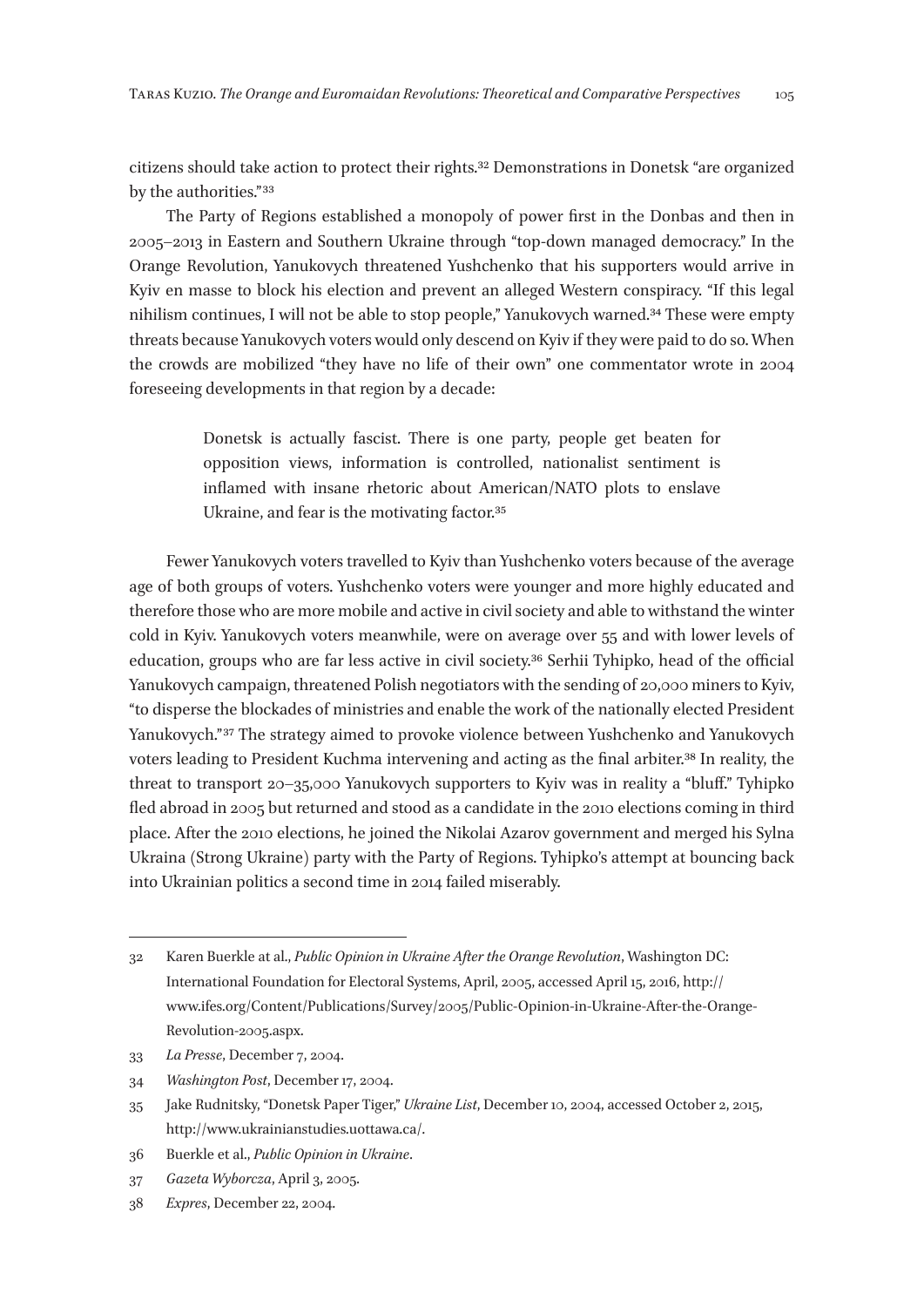Few of Yanukovych's supporters stayed long enough in Kyiv because there were no organized provisions for them, such as accommodation and food (unlike facilities provided for Orange Revolution and a decade later for Euromaidan protestors). Yanukovych's supporters defected to the Orange Revolution and to the Euromaidan.39 A Russian reporter found them during the Orange Revolution to be, "Hungry, tired, partly drunk, they were quickly pacified by the Kyivan crowd — mainly women handing out food, warm tea and convincing them of the Orange Revolution." 40

In the Orange Revolution no violence took place between both groups of supporters. In contrast, in Donetsk there were repeated violent attacks against individuals wearing orange and Yushchenko symbols and against supporters of the Euromaidan.<sup>41</sup> Prime Minister Yanukovych lobbied President Kuchma to use force to break the blockades of government buildings as he could not gain access to the Cabinet of Ministers building. Yanukovych's allies asked him, "Why do we not go to the Maidan and finally smash in the faces of the 'orangites'?" 42

Although Yanukovych presented himself as a "hard man" able to make tough decisions he felt threatened by large crowds and the Orange Revolution and Euromaidan showed he lacked the intellectual and cultural depth to respond to both popular protests. Yanukovych and his Donetsk thuggish team believed that the brutal clubbing of students on 30 November 2013 would lead — as in Donetsk — to people going home and no longer protesting. Instead, on the following day half a million people took control of the *Maidan Nezalezhnosti* (Independence Square). "If we stood to the end, then blood would have flowed. We were not ready for this."<sup>43</sup> Kuchma and Yanukovych were surprised by the very large number of participants in the Orange and Euromaidan Revolutions. Any attempt at squashing the Orange Revolution would have only been successful in the first two days after the second round of the elections when people had not yet arrived from Western Ukraine. From 23–24 November 2004, hundreds of thousands began to arrive in Kyiv to join local protestors and organizers. In the Euromaidan, the low numbers of protesters quickly grew and protests spread throughout Ukraine in response to brutal police tactics and the authorities' unwillingness to compromise.

Yanukovych was officially declared President by the TsVK on 24 November but would not become President until the results were published in the official parliamentary and government newspapers, *Holos Ukrainy* and *Uriadovyi Kurier*. Throughout the week Yanukovych called upon Kuchma to take decisive action acting, "as a typical Soviet *khazain* who finds it difficult to adopt any kind of political decision..."<sup>44</sup> On 27 November, at the RNBO meeting Yanukovych gathered governors from Eastern and Southern Ukraine where he had won pluralities in rounds 1 and 2 and demanded to know from Kuchma:

<sup>39</sup> *Ukrainska pravda*, December 16, 2004.

<sup>40</sup> *Gazeta Wyborcza*, April 3, 2005.

<sup>41</sup> Examples of violence by Yanukovych vigilantes against Yushchenko's supporters can be found in *La Presse*, December 7, 2014; *UNIAN*, December 15, 2004.

<sup>42</sup> *Segodnia*, November 21, 2005.

<sup>43</sup> *Segodnia*, November 21, 2005.

<sup>44</sup> *Segodnia*, November 21, 2005.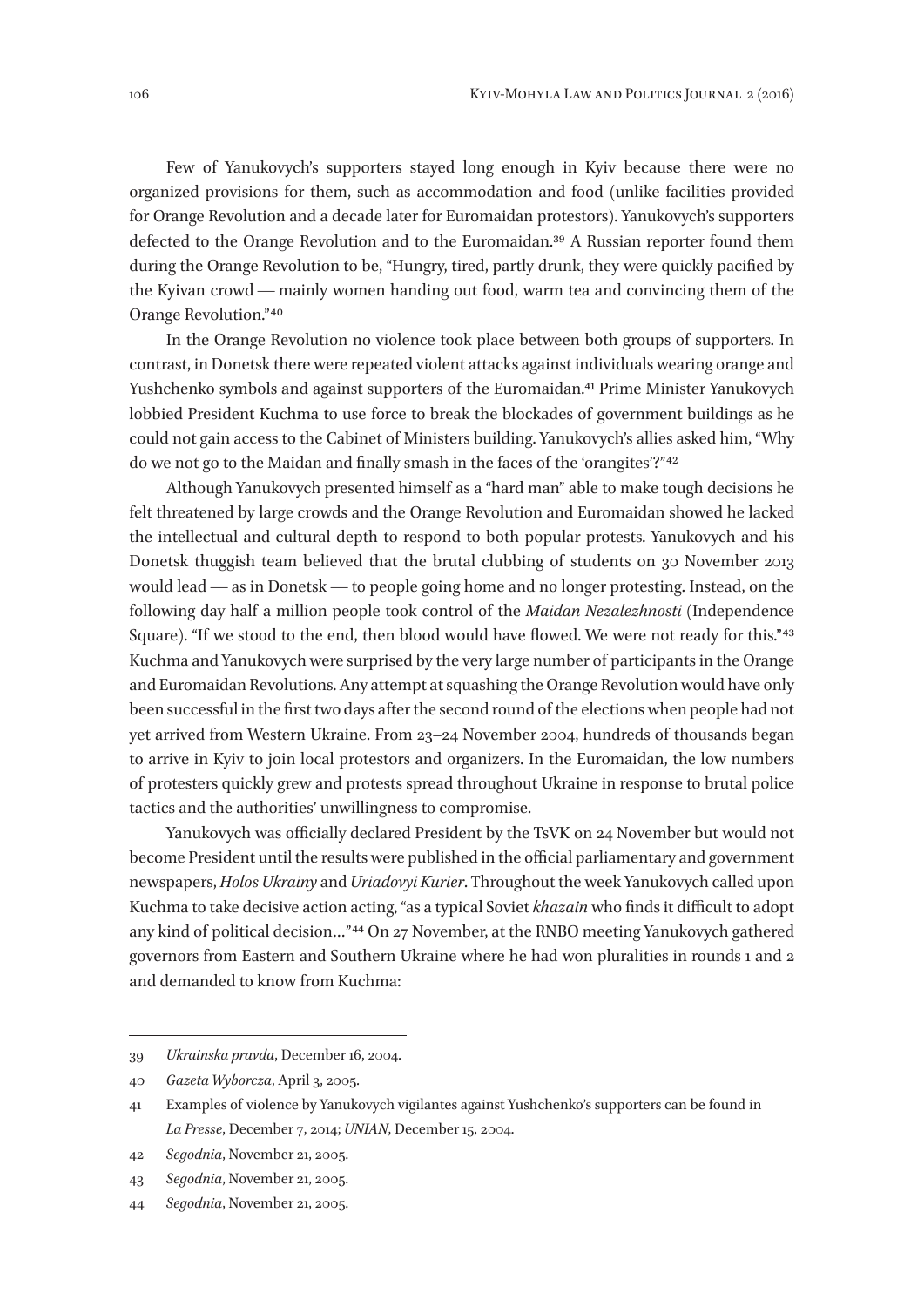Leonid Danylovych, here are the governors who fulfilled your instructions. We won the presidential elections; this was your aim and that of your team which they fulfilled. And so why are you inactive? What, have you betrayed our team? [...] If you have "dumped" us then say so!<sup>45</sup>

Prime Minister Yanukovych gave the order for MVS Internal Troops to be sent to Kyiv but it ultimately failed to achieve their objectives of unblocking government buildings or dispersing the Orange Revolution. Kuchma refused to implement Yanukovych's demand to inaugurate him President which would have been in defiance of a Supreme Court ruling that suspended the TsVK official result pending an investigation of election fraud. The self-confidence of participants in the Orange Revolution increased as the crowds grew to over a million and they were met by no violent response from the authorities. During the Euromaidan a combination of higher levels of public anger, repressive policies coupled with an unwillingness to compromise by replacing Prime Minister Azarov, RNBO secretary Kluiev and Interior Minister Zakharchenko. Whereas Azarov was forced to resign on 28 January 2014, the latter two remained in power until Yanukovych fled from Ukraine.

#### *Sylovyky*

Ukraine's security forces rapidly disintegrated during the Orange Revolution and they therefore could not be used to suppress the protests. During the Serbian Bulldozer and Georgian Rose revolutions the security forces either defected to the opposition or declared their neutrality. During Ukraine's Orange Revolution, parliamentary speaker Lytvyn promised not to use force against demonstrators and during the 27 November 2004 meeting of the RNBO, SBU Chairman Smeshko argued against using force because, he believed, it would lead to greater unrest that would constitute a threat to Ukraine's national security. During the Euromaidan the police and SBU remained loyal to Yanukovych while the armed forces proved to be unwilling to be dragged into politics.

In the Orange Revolution, the Yushchenko camp was buoyed by secret negotiations with the MVS and the military, elements of whom stated their willingness to defend protesters if the authorities attempted a violent clampdown. No such negotiations are known to have taken place in the Euromaidan between opposition and the security forces.

During the first three days following the 21 November 2004 vote, a breakdown in command and control left most MVS officers confused as to who was in charge. A similar breakdown took place on 20–21 February 2014 when parliament, echoing international shock and horror at the murders of protesters, began to demand an end to bloodshed. In the Orange Revolution, a *Berkut* riot police officer guarding the presidential administration replied, "I don't know whether Kuchma or Yushchenko is now president."<sup>46</sup> On 26-27 November 2004, MVS cadets and officers were seen arguing with *Berkut* riot police guarding the presidential administration telling them

<sup>45</sup> *Ukraina moloda*, November 29, 2005.

<sup>46</sup> *Kyiv Post*, November 25, 2004.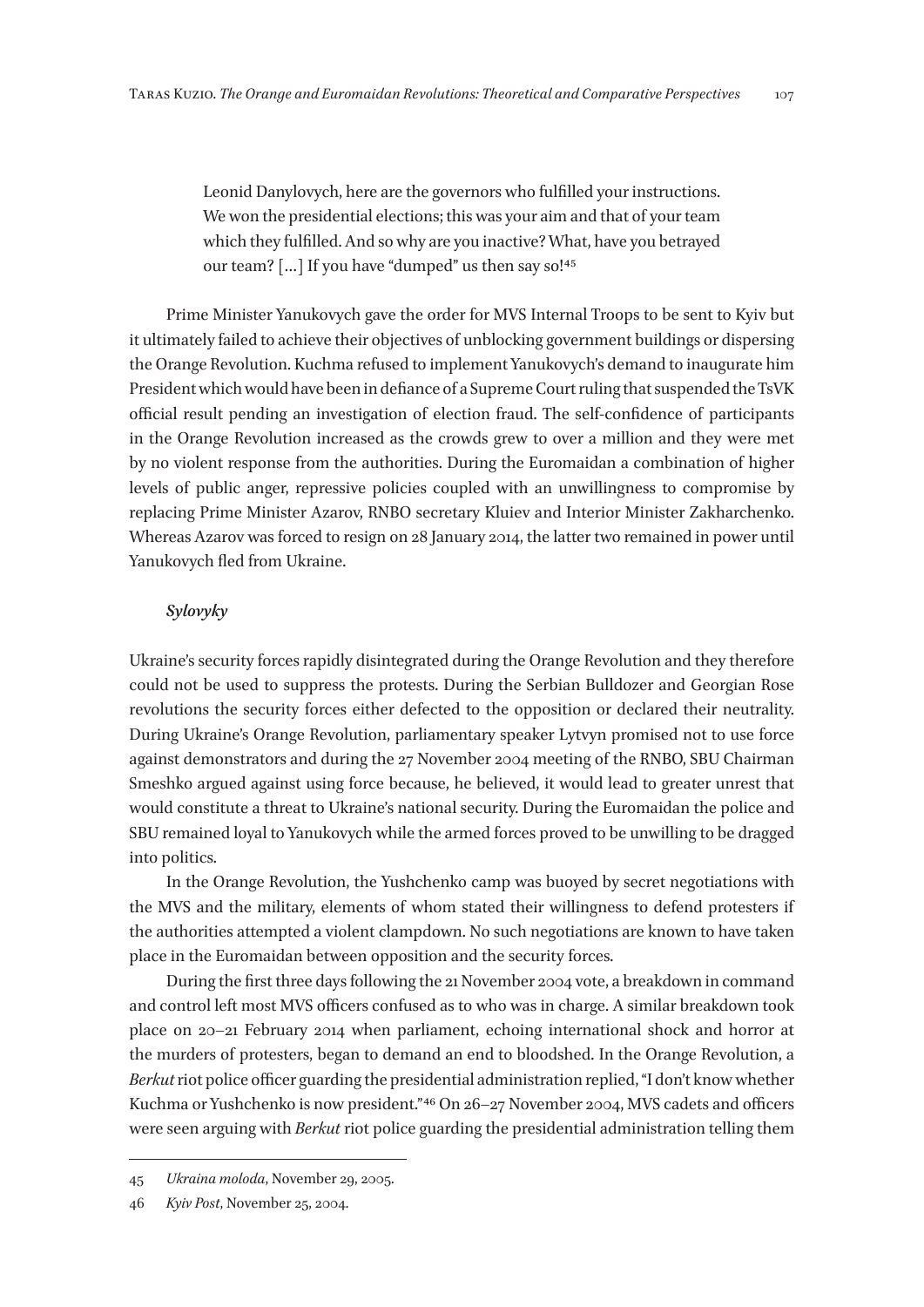the elections had been fraudulent and encouraging them to join the Orange Revolution.47 Relations with the *Berkut* riot police were completely different and more violent during the Euromaidan.

President Kuchma's distrust of the political sympathies of MVS special forces in Kyiv led him to order 17,000 48 loyal units from the Crimean and Donetsk MVS *Bars*, *Tytan* (who had transported organized crime vigilantes to Kyiv), and *Sokil* special forces to be stationed at the presidential administration.49 Crimean and Donetsk MVS special forces were hostile to the "nationalist Yushchenko" and Our Ukraine's alliance with Crimean Tatars.50 Crimean and Donetsk special forces, who were mistaken for Russian special forces sent to protect Kuchma, prevented the presidential administration from falling into the hands of Orange Revolution protestors. A similar policy was used during the Euromaidan when *Berkut* riot police were brought from Eastern Ukraine and Crimea to Kyiv. They withdrew from Kyiv when Yanukovych fled and many joined the Crimean Militia under Russian occupation rule where they were given heroes' welcome, or they joined the Donbas separatist forces.<sup>51</sup>

Tymoshenko and the *Pora* (It's Time) NGO prepared three separate plans to storm the presidential administration. Taras Stetskiv, one of the Maidan commanders, claimed he had 4,000 volunteers, "ready for everything and only waiting for a signal" to storm the presidential administration who "were ready to take any risk and were perfectly aware of any consequences." 52 Three factors held the radicals back from storming the presidential administration. First, it would have strengthened views in Eastern Ukraine that Orange Revolutionaries were "aggressive Western Ukrainian nationalists."<sup>53</sup> Stetskiv admitted that Ukraine's Orange Revolution was restrained in comparison to the Serbian and Georgian revolutions, "by the fear of the division of Ukraine." 54 Such fears were reinforced by the separatist congress of Eastern Ukrainian council leaders and politicians supporting Yanukovych that took place in Severodonetsk over the weekend of 27–28 November 2004. Such fears were surprisingly less prominent during the Euromaidan when they were overshadowed by the determination and anger of protestors.

Yushchenko opposed the forcible takeover of the presidential administration claiming he supported, "a complete legal and peaceful method of gaining power."<sup>55</sup> Opposition leaders Arsenii Yatseniuk (*Batkivshchyna*), Oleh Tiahnybok (*Svoboda*), and Vitalii Klychko (Klitschko) (Ukrainian Democratic Alliance for Reforms) never controlled the Euromaidan. Although Tymoshenko was in prison, Yanukovych's conspiracy mind-set made him nevertheless believe

<sup>47</sup> *Dzerkalo tyzhnia*, November 20–26, 2004.

<sup>48</sup> *UNIAN*, October 30, 2004.

<sup>49</sup> *Dzerkalo tyzhnia*, December 11–17, 2004; *Ukrainska pravda*, April 12, 2005.

<sup>50</sup> *Segodnia*, November 21, 2005.

<sup>51</sup> See: https://www.youtube.com/watch?v=bUWOZwT46wk&chroma=off.

<sup>52</sup> *Dzerkalo tyzhnya*, December 11–17, 2004.

<sup>53</sup> *Dzerkalo tyzhnya*, December 11–17, 2004.

<sup>54</sup> *Dzerkalo tyzhnya*, December 11–17, 2004.

<sup>55</sup> *Gazeta Wyborcza*, April 3, 2005.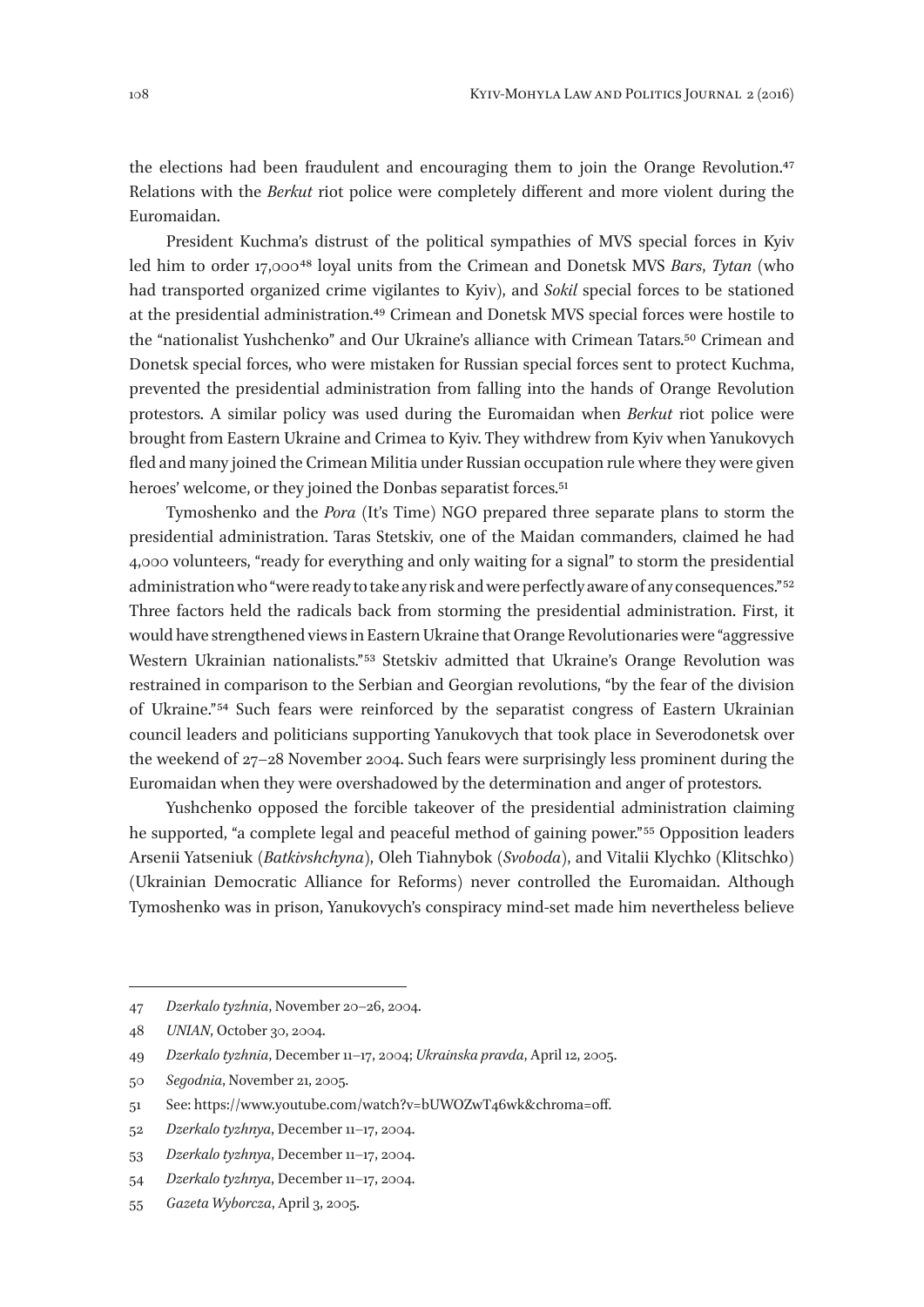that she was behind the protests. When Klychko and Poroshenko attempted to calm protesters they were heckled or (in the case of Klychko) sprayed with a fire extinguisher.<sup>56</sup>

Various psychological strategies were used on MVS special forces stationed at the Presidential Administration, such as bringing flowers and adorning their shields, to weaken their resolve to use force. No such tactics were possible during the Euromaidan because of very strained relations with the authorities who believed they were fighting for their very survival. *Pora* youth activists used psychological pressure against President Kuchma when they surrounded his dacha in the exclusive Kyiv suburb of Koncha Zaspa preventing his daughter (oligarch Pinchuk's spouse) from leaving. Elite homes in the suburbs of Kyiv were secret in Soviet times and have remained so in post-Soviet Ukraine and it was a huge shock to Ukrainian leaders that this was no longer the case and there security was therefore no longer assured. The blockade took place during round-table negotiations and when Kuchma was advised that his dacha was being blockaded with his daughter isolated inside, he was visibly angry. During the Euromaidan the AutoMaidan drove protesters to Yanukovych's palace (*Mezhyhiria*) and the palaces of other members of the elite.57 In the Orange Revolution, civil society pressure was important in convincing Kuchma, "that we could get him physically, that a few thousand hot tempered guys could climb over his fence," Stetskiv recalled.58 Such psychological pressure influenced Kuchma to pursue moderate policies towards the protestors out of fear that repression could backfire and he could be arrested. The AutoMaidan inflamed the Yanukovych regime because their corrupt private lives which were inconsistent with their state salaries (the most egregious example being *Mezhyhyria*) had become public knowledge.

In the Orange Revolution the military stayed neutral or supported Yushchenko. During the Euromaidan, Ukraine's army again declined to donate *spetsnaz* and paratroopers to "Operation Boomerang" to suppress the protesters and install a state of emergency. General Mykhailo Kutsyn, commander of Ukraine's Western Operational Command, was unwilling to use his military units against the "people" and his units declared their loyalty for Yushchenko. Defense Minister Oleksandr Kuzmuk reassured protestors they should, "Have no doubts that the army will always defend the interests of the people."<sup>59</sup> He complained about deputies visiting military garrisons and agitating officers to not obey "criminal orders." 60 By the Euromaidan, Kuzmuk was a Party of Regions deputy. On 25 November 2004, Kuzmuk's predecessor, General Yevhen Marchuk, a former SBU chairman and secretary of the RNBO, made a stunning statement to Channel 5 television calling upon the SBU, MVS, and military to not obey "orders given by word of mouth" if they were aimed at suppressing protestors. General Vitalii Radetskyi, Defense

<sup>56</sup> See: https://www.youtube.com/watch?v=MjUWYKaVRAU.

<sup>57</sup> Video's of the AutoMaidan protests outside *Mezhyhiria*, Zakharchenko's and Medvedchuk's palaces: https://www.youtube.com/ watch?v=fYqunpRvf7E&list=PLvEECEpNAKLz0NFhkzyYmms\_5S5uVCHEh; https://www.youtube.com/watch?v=fAlLcBB5NVk; https://www.youtube.com/ watch?v=af34qJWHSBw&list=PL6Ued0pJ5ztBT6jXSp0OUpCdxFnaca7t\_.

<sup>58</sup> *Dzerkalo tyzhnya*, December 11–17, 2004.

<sup>59</sup> *Financial Times*, November 25, 2004.

<sup>60</sup> *Inter TV*, November 26, 2004.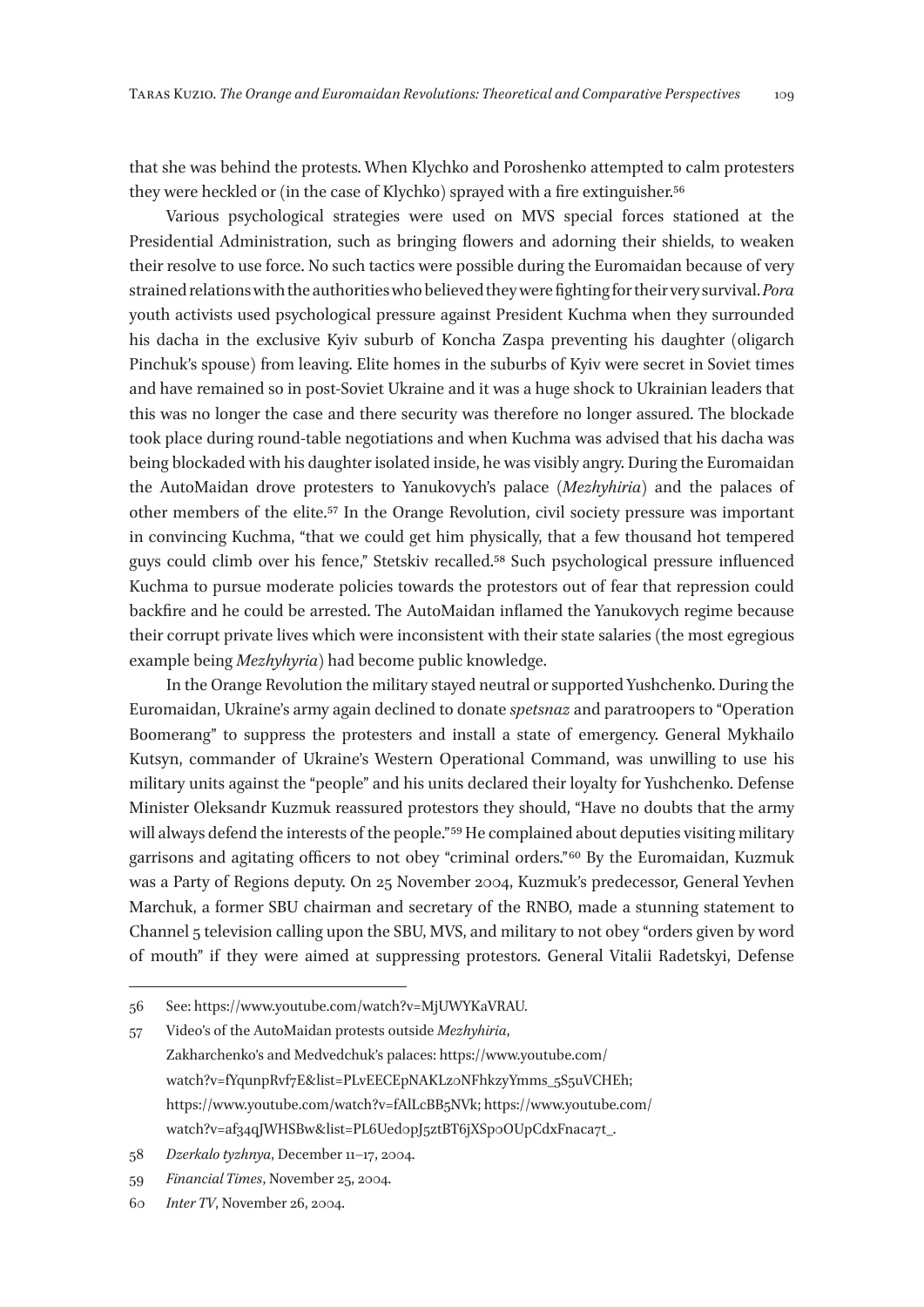Minister in the 1990s, also told Orange Revolution protestors, the "Slogan for today is the Army is with the people!"<sup>61</sup> Both Marchuk and Radetskyi called upon President Kuchma to admit that widespread vote fraud had taken place.

A decade of extensive cooperation by Ukraine in NATO's Partnership for Peace (PfP) programme had transformed the Ukrainian military officer class. The Yushchenko election team had established close ties to the SBU and Ministry of Defense, including the ground forces command and military intelligence during the 18 months prior to the 2004 election when a "special contact unit" had worked to build bridges and establish contacts with senior officers.62 Tymoshenko, Yevhen Zhovtiak, and Yurii Lutsenko were in charge of liaison with the security forces. Contacts between opposition leaders and MVS special forces did not exist during the Euromaidan.

The advance on 28 November 2004 of MVS Internal Troops in Kyiv was largely halted due to, "The leadership of the infantry of the armed forces of Ukraine (who) warned they were ready to stand between the people and the ranks of Internal Troops moving on Kyiv." 63 General Mykola Petruk, commander of Ukraine's ground forces, telephoned a senior MVS officer and threatened if the Internal Troops moved one kilometer towards the Maidan, "62 per cent of the army throughout Ukraine's territory will rise up in defense of the *narod*." 64 Petruk was elected to parliament in the Bloc of Yulia Tymoshenko (BYuT) in the March 2006 elections. Petruk's contribution to the success of the non-violent nature of the Orange Revolution rested on his courage in siding with the Orange Revolution, Tymoshenko recalled:

> When Kuchma and his entourage gave the order to distribute weapons to MVS Internal Troops and move on Kyiv, I said on the Maidan that women and children should leave, and only men should remain. After this I went to pick up those generals who were ready to defend the people of Ukraine with weapons (in hand).

The SBU (led by Chairman Smeshko), military intelligence (led by Oleksandr Halaka and Mykola Melnyk) and military counter-intelligence (led by Vitalii Romanchenko) cooperated with the Yushchenko election team to prevent bloodshed and provided them with intelligence on the Kuchma administration and Yanukovych election team. "The main aim was not to permit violent conflict where power would be transferred with bloodshed, even though it was a difficult political situation," General Halaka explained.65 Following the Orange Revolution, Yanukovych distrusted Ukraine's intelligence services and during his presidency he placed Russian citizens in charge of his bodyguards, the SBU and military.66 Similar cooperation between the security

<sup>61</sup> See: www.razom.org.ua, November 29, 2004.

<sup>62</sup> *The Guardian*, May 27, 2005.

<sup>63</sup> *Ukrainska pravda*, April 12, 2005.

<sup>64</sup> Yulia Tymoshenko quoted in *Ukrainska pravda*, December 7, 2005.

<sup>65</sup> *Segodnya*, November 19, 2005.

<sup>66</sup> Taras Kuzio, "Russians Control Yanukovych," *Jamestown Foundation blog*, October 13, 2010; "Russia Takes Control of Ukraine's Security Forces," *Eurasia Daily Monitor*, March 19, 2012; "Ukraine's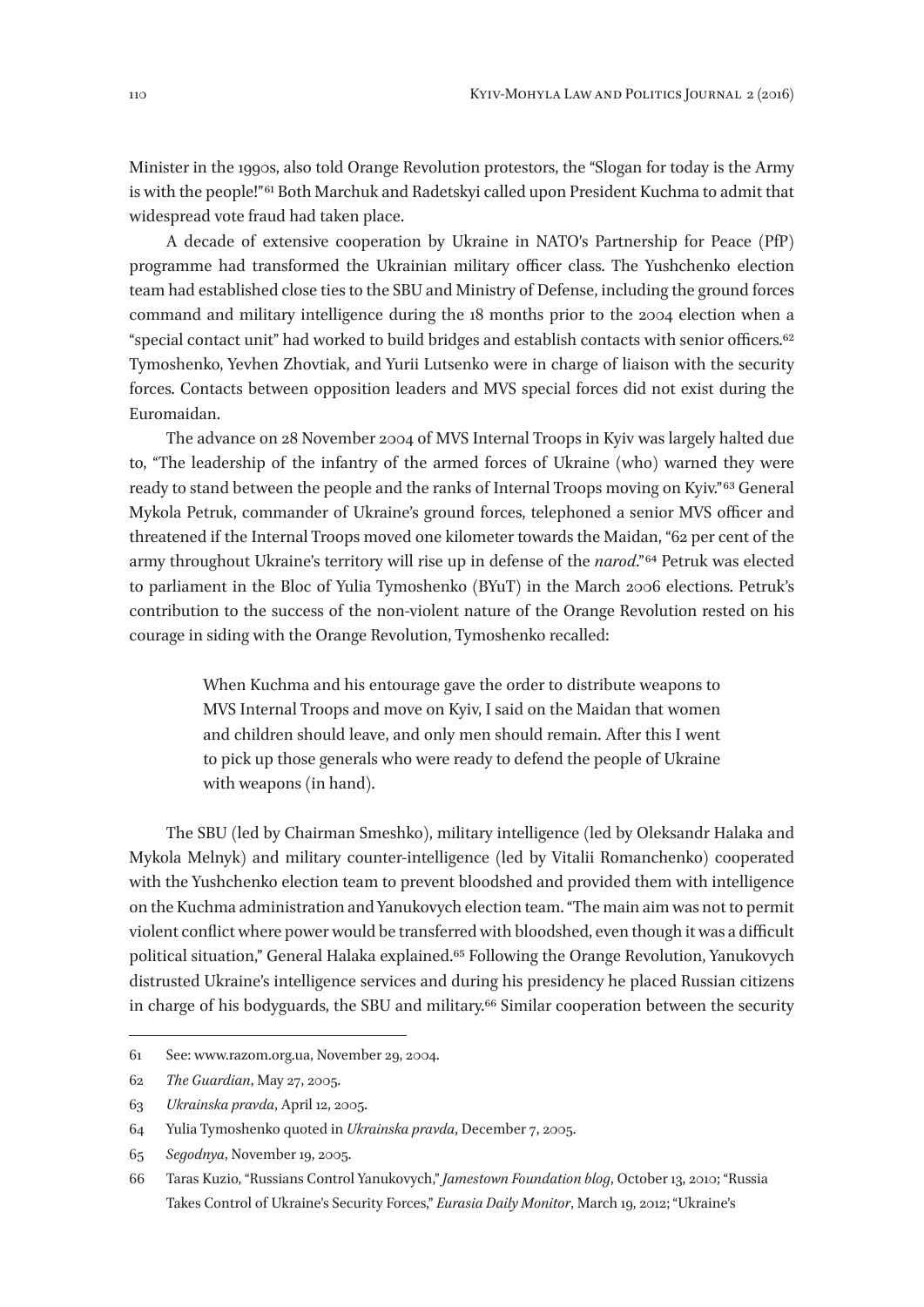forces and the opposition proved impossible under Yanukovych as the intelligence services and *Berkut* riot police had been privatized by "The Family" and infiltrated by Russian intelligence.

Although the SBU officially stayed neutral they leaned towards Yushchenko for whom 80 per cent of officers enrolled in the SBU Academy in Kyiv voted for.67 Throughout the election campaign the staff of Yushchenko's election campaign had excellent contacts with the SBU who leaked them internal documents from the Yanukovych election campaign and some SBU officers illicitly taped Yanukovych's headquarters and passed these to the Yushchenko election campaign. On 25 November 2004, the SBU issued a statement affirming their opposition to the official results that had declared Yanukovych to be elected and stating their readiness to defend peaceful protestors.

Yanukovych and his allies demanded a tough response to what they viewed as a betrayal of his election victory and Western conspiracy to deny him the presidency. Despite widespread international condemnation of election fraud, Yanukovych continued to insist to the very end of his presidency there was never any election fraud. "We won the elections in 2004. It's a lie that was spread about some falsifications. That is a lie. We went through the courts, which didn't find significant violations," President Yanukovych told Ukrainian television channels.<sup>68</sup> Ironically, Yanukovych's 2010 election has also come under scrutiny following the release of documents found in the burnout Party of Regions headquarters that purported to show massive bribery of state officials. Following the 2004 elections many diplomatic cables from the US Embassy in Kyiv testified to Yanukovych believing the Orange Revolution was orchestrated by the West to deny him his "victory." 69 Similar views of the Euromaidan led by "extremists" who in league with the West which had fomented a "putsch" remains commonplace with Yanukovych, Putin and their Eurasian supporters.70

Yanukovych repeatedly complained Kuchma had not used force to clear government buildings and reintroduce "constitutional order."<sup>71</sup> Kuchma understood if he had fulfilled Yanukovych's demands it would be him, as the sitting president who would have had to take responsibility for the inevitable bloodshed. In the Euromaidan, Yanukovych and "The Family" also refused to take responsibility for violence by the security forces and vigilantes. "Operation

67 *Dzerkalo tyzhnya*, November 20–26, 2004.

- 69 "Ukraine: Region's Party Congress: A Handshake, A Communist, and the Russians," US Embassy Kyiv, August 8, 2007, accessed August 27, 2015, http://wikileaks.org/cable/2007/08/07KYIV1940.html.
- 70 Pavel Felgenhauer, "Kremlin Sees Ukraine Crisis as Part of Overall US-Led Assault on Russia," *Eurasia Daily Monitor*, September 11, 2014, accessed October 1, 2016, http://www.jamestown.org/single/?tx\_ttnews%5Btt\_news%5D=42820&tx\_ ttnews%5BbackPid%5D=7&cHash=19cac77615443542f4a5dcbfd3281001#.VEVt5ovF9IU.

<sup>(</sup>Russian) Defence Minister and Selective Justice," *Jamestown Foundation blog*, April 16, 2012. (http://jamestownfoundation.blogspot.ca/2010/10/russians-control-yanukovych.html; http://www. jamestown.org/single/?tx\_ttnews%5Btt\_news%5D=39154&no\_cache=1#.VEVsd4vF9IU; and http:// jamestownfoundation.blogspot.ca/2012/04/ukraines-russian-defense-minister-and.html.)

<sup>68</sup> Video of the interview can be watched at: http://fakty.ictv.ua/ua/index/read-news/id/1442413#main.

<sup>71</sup> *Washington Post*, December 17, 2004.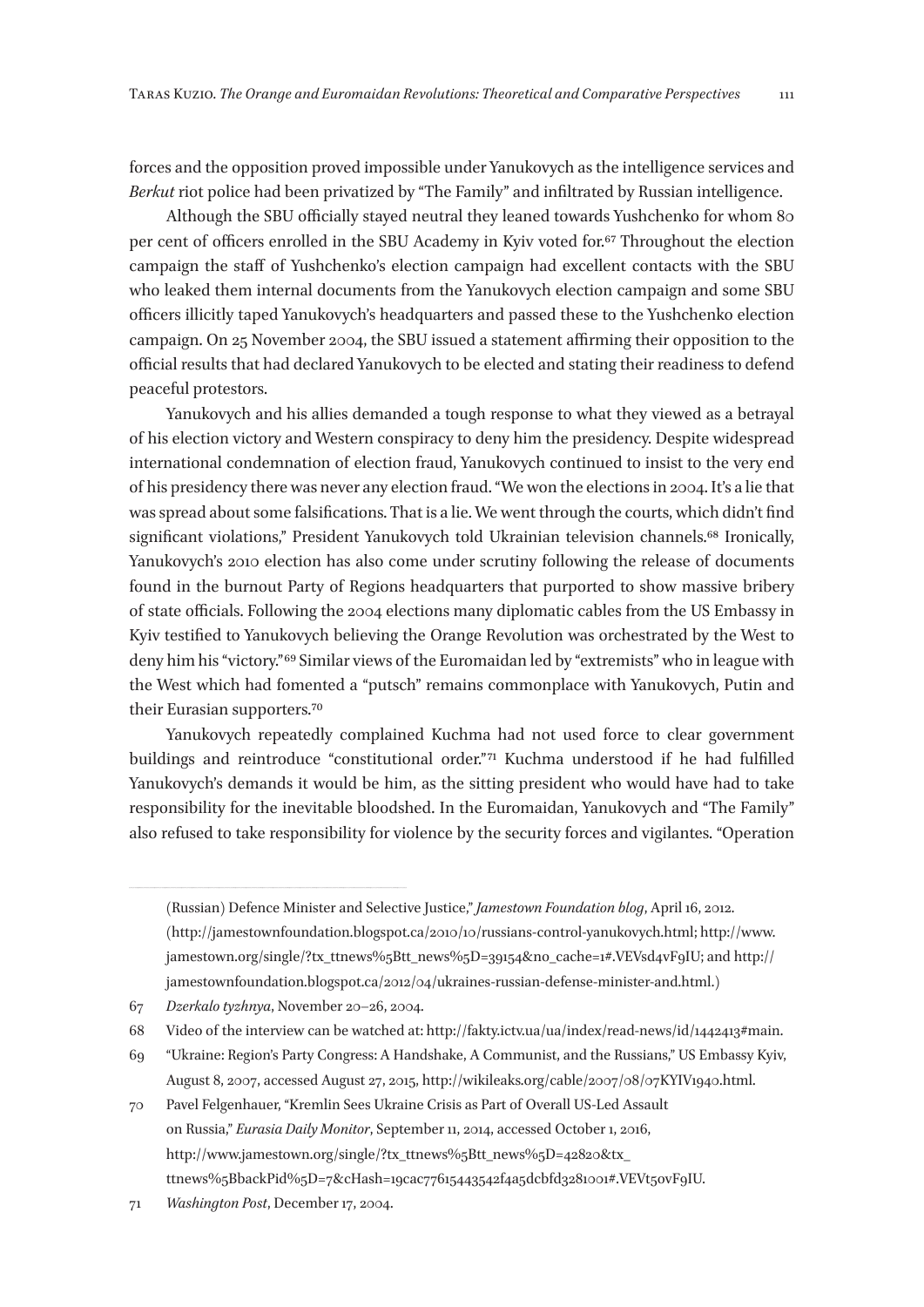Boomerang," prepared with Russian advice, would if it had been implemented have led to the deaths of thousands of protesters.

Yanukovych's denial that he lobbied for the use of force is not consistent with the recollections of other participants of the RNBO meeting. Smeshko remembered that Yanukovych had been lobbying Kuchma since 24 November, the day the TsVK had declared him elected president and five days ahead of the RNBO meeting, to introduce "constitutional order." Yanukovych was backed by ten governors from Eastern Ukraine who also demanded that Kuchma, "reintroduce the power of the authorities and introduce order" through the introduction of a state of emergency.72 This confirmed Yanukovych's preference for resorting to the use of violent tactics that were used in the Euromaidan when there were no restraints to his thuggish and criminal behavior.

Explosives, specialist weapons and crowd control equipment arrived in Kyiv on 26 December 2013 and 6 January 2014 to assist the SBU and FSB planning and implementing repression of the Euromaidan. It was planned that during the final stage of "Operation Boomerang" Yanukovych was to request from his Kharkiv base Russia to intervene into Ukraine to protect Russophones. Putin was to receive the Crimea in exchange for Russian support to prop up Yanukovych in power.73

The SBU's Anti-Terrorist Centre planned "Operation Boomerang" as "steps to neutralize extremist activities by protest members" that would draw on 10,000 MVS Internal Troops, 12,000 Militia and 2,000 *Berkut* riot police. As these units sealed off the Maidan, Interior Ministry *Sokil* special forces and SBU Alpha snipers would target key protesters while other SBU Alpha units would storm surrounding buildings. Yanukovych half-heartedly implemented "Operation Boomerang" because there was insufficient support within the security forces for a larger bloodbath that would have run into the thousands. Support within the Party of Regions began to crumble after the death of over one hundred protesters. The Euromaidan rejected the EU-brokered agreement that permitted Yanukovych to remain in power until December and he and his close allies fled with their stolen loot. Ukrainians woke up the following day to find they had no president, a bankrupt country and a Russian neighbor ready to use the chaos to annex the Crimea and foment violent separatism in the Donbas.

The Party of Regions condemned in a 23 February 2014 statement Yanukovych's "cowardly flight" and "betrayal" saying "Ukraine was deceived and robbed" and a "Party with a million members actually became a hostage of one corrupt Family." They "strongly condemned the criminal orders that led to the loss of human life, an empty treasury, huge debts, shame in the eyes of the Ukrainian people and the world, bringing our country to the brink, threats to split the country and the loss of national sovereignty." The duplicity of Party of Regions deputies in castigating Yanukovych after he fled is palpable when they had enriched themselves and supported his violent kleptocracy during his four-year presidency. Attempting to absolve

<sup>72</sup> Yevhen Marchuk interviewed in *Den*, 19 February 2005.

<sup>73</sup> Serhii Leshchenko, *Mezhyhirskyi syndrom. Diahnoz Vladi Viktora Yanukovycha* [*The Mezhyhiria Syndrome: A Diagnosis of Viktor Yanukovych's Rule*] (Kyiv: Bright Star Publishing, 2014), 214.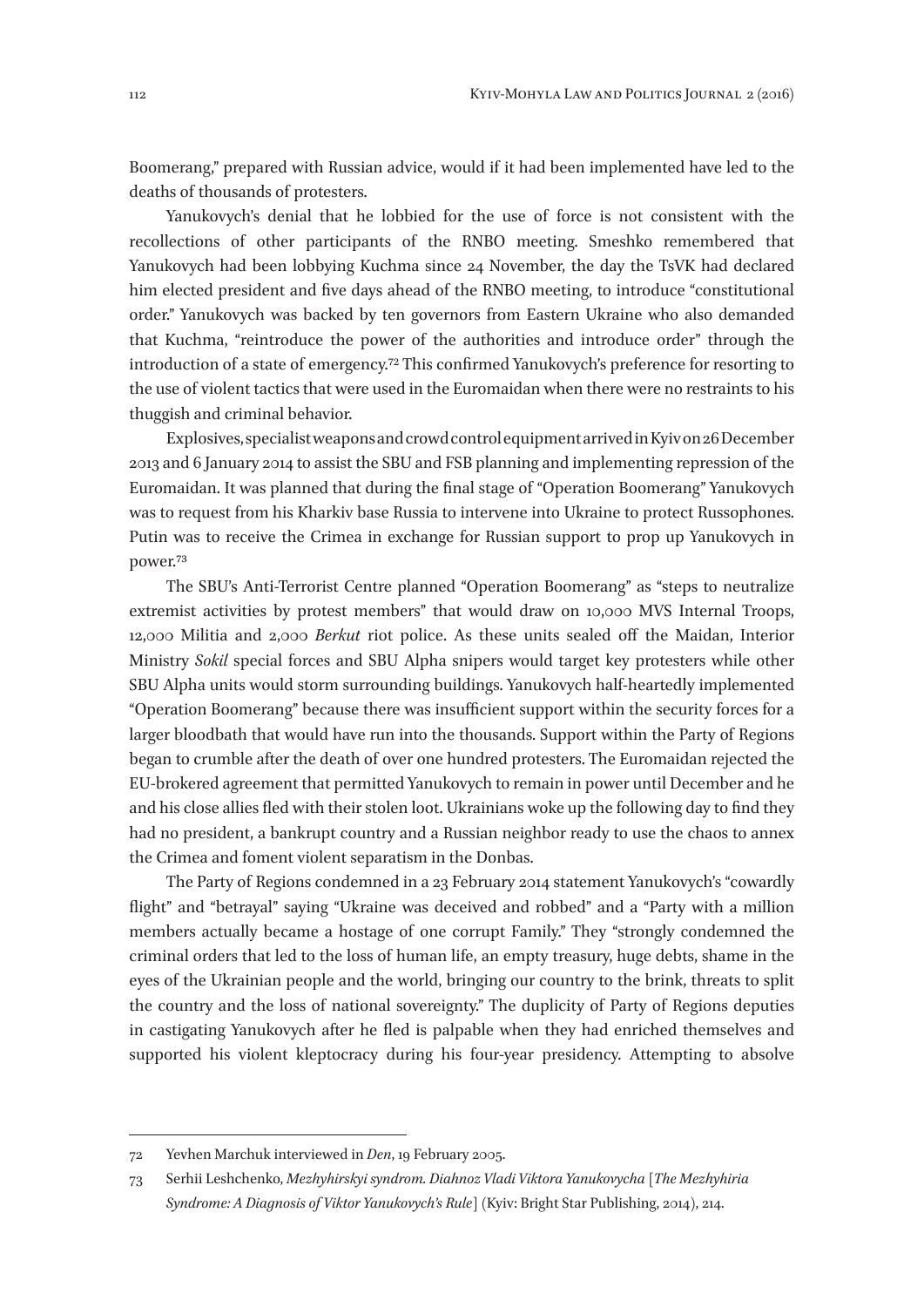themselves of responsibility Party of Regions deputies said: "All responsibility for this lies with Yanukovych and his immediate environment."<sup>74</sup>

#### **Conclusions**

This article has discussed Ukraine's Orange and Euromaidan Revolutions in comparison with democratic revolutions in post-communist Central-Eastern Europe and how externally-backed counter-revolution has hindered reforms and European integration. Slovakia re-joined "Europe" relatively quickly following the 1998 democratic breakthrough. This, in of itself, showed that Meciar's populist nationalism was more of an aberration than a factor that could permanently de-rail Slovakia's democratization. Croatia also quickly moved forward in capitalizing on its 1999–2000 democratic breakthrough that has led to NATO and EU membership.

The record is though, very mixed in Serbia, Georgia and Ukraine where counter-revolution has been supported by domestic nationalists and external hegemons. Only in the former is there a distant "carrot" of future EU membership that could encourage democratic political forces. Ukraine and Georgia are handicapped between a weak EU and aggressive Russia. In Georgia and Ukraine, reforms are made more difficult by the lack of offer of EU membership in the Eastern Partnership's Association Agreement. This is made doubly complicated by Russianbacked counter-revolutionary forces in Georgia's two frozen conflicts and Ukraine's Donbas and the annexation of the Crimea.

The role of the *sylovyky* is crucial in understanding why the Orange and Euromaidan Revolutions turned out to be non-violent and violent respectively. In the Orange Revolution the *sylovyky* sided with the opposition or remained neutral whereas during the Euromaidan they backed Yanukovych until he fled from Kyiv. The army was an exception as it was reluctant to act as an agent of state repression in *both* revolutions. In addition, the Party of Regions was a formidable and disciplined party of power that Kuchma lacked.75 Bearing in mind it was Yanukovych who lobbied for the use of force in both revolutions the likelihood of violence was inevitable if Yanukovych had remained in power until the 2015 elections.76 The type of leader who is in power—senior *nomenklatura* (Kuchma) or thuggish ex-criminal (Yanukovych) proved to be decisive in whether violence took place. Yanukovych added to this by inviting Russia to militarily intervene in the Crimea 77 and together with some oligarchs and Party of Regions local leaders, financing and encouraging counter-revolution fervor in the Donbas.

<sup>74</sup> Appeal by the Party of Regions parliamentary faction of February 23, 2014, accessed September 12, 2016, http://partyofregions.ua/ua/news/5309dfd9f620d2f70b000031.

<sup>75</sup> Serhiy Kudelia and Taras Kuzio, "Nothing Personal: Explaining the Rise and Decline of Political Machines in Ukraine," *Post-Soviet Affairs* 30.6 (2014): 1–29; Taras Kuzio, "The Rise and Fall of the Party of Regions Political Machine," *Problems of Post-Communism* 62.3 (2015): 174–86.

<sup>76</sup> Taras Kuzio, "Operation stop Orange Revolution‑2," *UPI*, July 27, 2012, accessed May 1, 2015, http:// www.upi.com/Top\_News/Analysis/Outside-View/2012/07/27/Outside-View-Operation-stop-Orange-Revolution‑2/UPI‑43151343393099/#ixzz21r78xxPK.

<sup>77</sup> "Ukraine's Yanukovych Asked for Troops, Russia Tells UN," *BBC*, March 4, 2014, accessed May 26, 2016, http://www.bbc.com/news/world-europe‑26427848.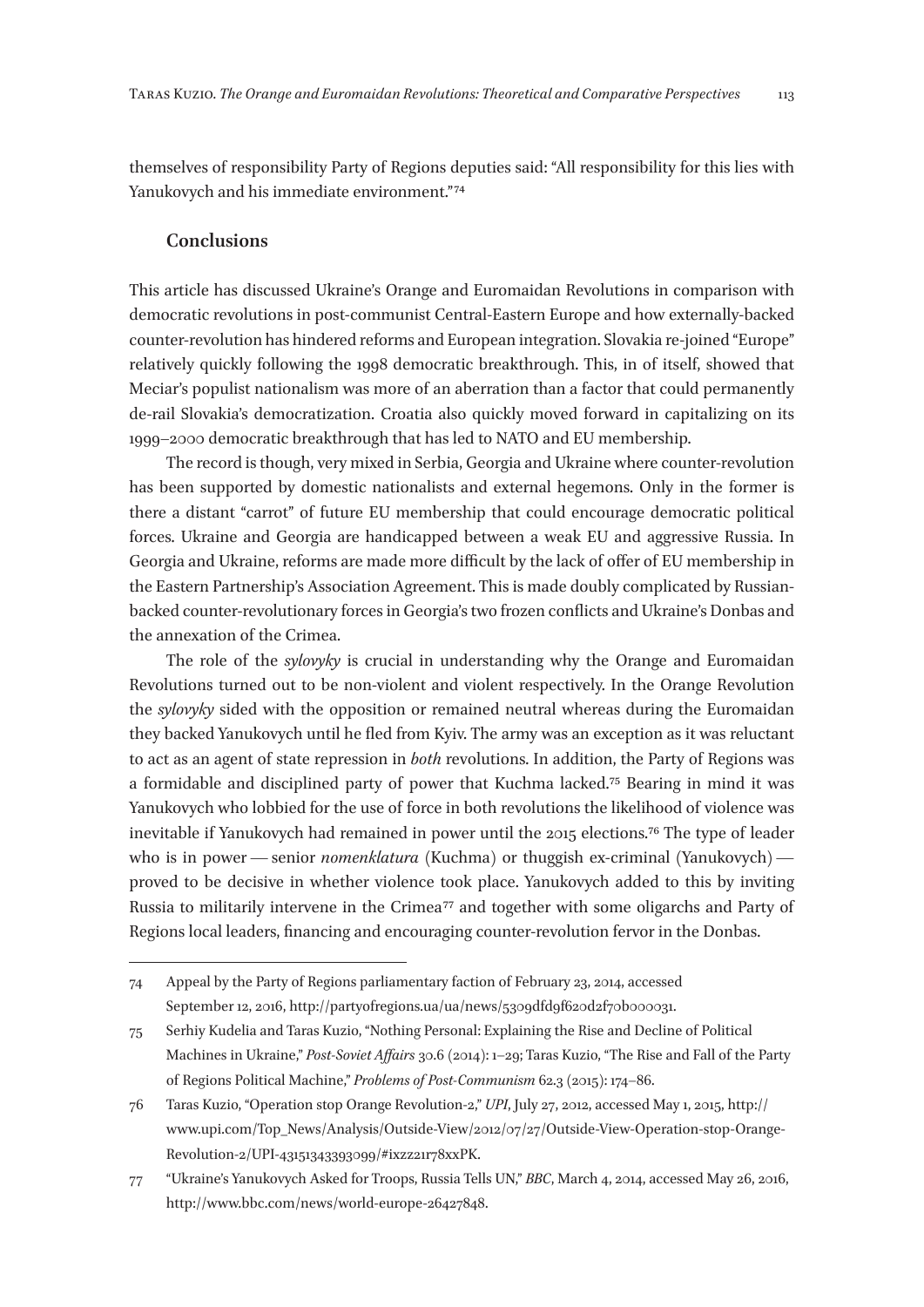Ukraine was close to violence on a number of occasions during the 2004 election campaign and Orange Revolution when President Kuchma repeatedly professed his interest in a free and fair election but did little to promote this step. The five key factors why the Orange and Euromaidan Revolutions turned out different were: (1) whether former senior *nomenklatura* Kuchma or the more criminal and thuggish Yanukovych were in power; (2) whether the protests were tied to an election cycle. In 2004, Kuchma was leaving office while after 2010, Yanukovych believed he was in power for the long-term and the paramount concern for him was the survival of his regime; (3) ability of the security forces to resist orders to repress protesters in the Orange Revolution but not in the Euromaidan; (4) willingness to compromise that existed in the Orange Revolution but not in the Euromaidan; and (5) Russia's intervention which took place in 2004 through financial and diplomatic support but was far more extensive and aggressive in 2010– 2014. Putin's Russia in 2004 and 2014 were very different.

Violent provocations leading to a state of emergency were attempted in both revolutions but they failed. Yanukovych sent tens of thousands of vigilantes to Kyiv in the Orange Revolution and Euromaidan but Kuchma prevented their use in the former while in the Euromaidan they were unleashed against protesters. Yanukovych's thuggish and criminal character came through in both revolutions when he lobbied for the use of force. The Yanukovych presidency privatized the security force and permitted key positions to be staffed by Russian officers ensuring they remained loyal until the mass bloodshed on 18–20 February 2014.

#### **Bibliography**

- Beissinger, Mark A. "The Semblance of Democratic Revolution: Coalitions in Ukraine's Orange Revolution." *American Political Science Review* 107.3 (2013): 574–92.
- Brubaker, Rogers. "National Minorities, Nationalizing States, and External Homelands in the New Europe." *Daedalus* 124.2 (1995): 107**–**32.
- Buerkle, Karen et al. *Public Opinion in Ukraine After the Orange Revolution*. Washington DC: International Foundation for Electoral Systems, 2005. (http://www.ifes.org/ Content/Publications/Survey/2005/Public-Opinion-in-Ukraine-After-the-Orange-Revolution‑2005.aspx.)
- D'Anieri, Paul. "Ethnic Tensions and State Strategies: Understanding the Survival of the Ukrainian State." *Journal of Communist Studies and Transition Politics* 23.1 (2007): 4*–*29.
- Fairbanks, Charles H. "Georgia's Rose Revolution." *Journal of Democracy* 15.2 (2004): 110**–**24.
- Karatnycky, Adrian, and Peter Acherman. *How Freedom is Won. From Civic Resistance to Durable Democracy*. New York: Freedom House, 2005.
- Krnjevic-Miskovic, Damjan de. "Serbia's Prudent Revolution." *Journal of Democracy* 12.3 (2001): 96**–**110.
- Kudelia, Serhiy, and Taras Kuzio. "Nothing Personal: Explaining the Rise and Decline of Political Machines in Ukraine." *Post-Soviet Affairs* 30.6 (2014): 1**–**29.
- Kuzio, Taras. "Competing Nationalisms, Euromaidan and the Russian-Ukrainian Conflict." *Studies in Ethnicity and Nationalism* 15.1 (2015): 158**–**69.
- Kuzio, Taras et al., eds. *State and Institution Building in Ukraine*. New York: St. Martin's Press, 1999.